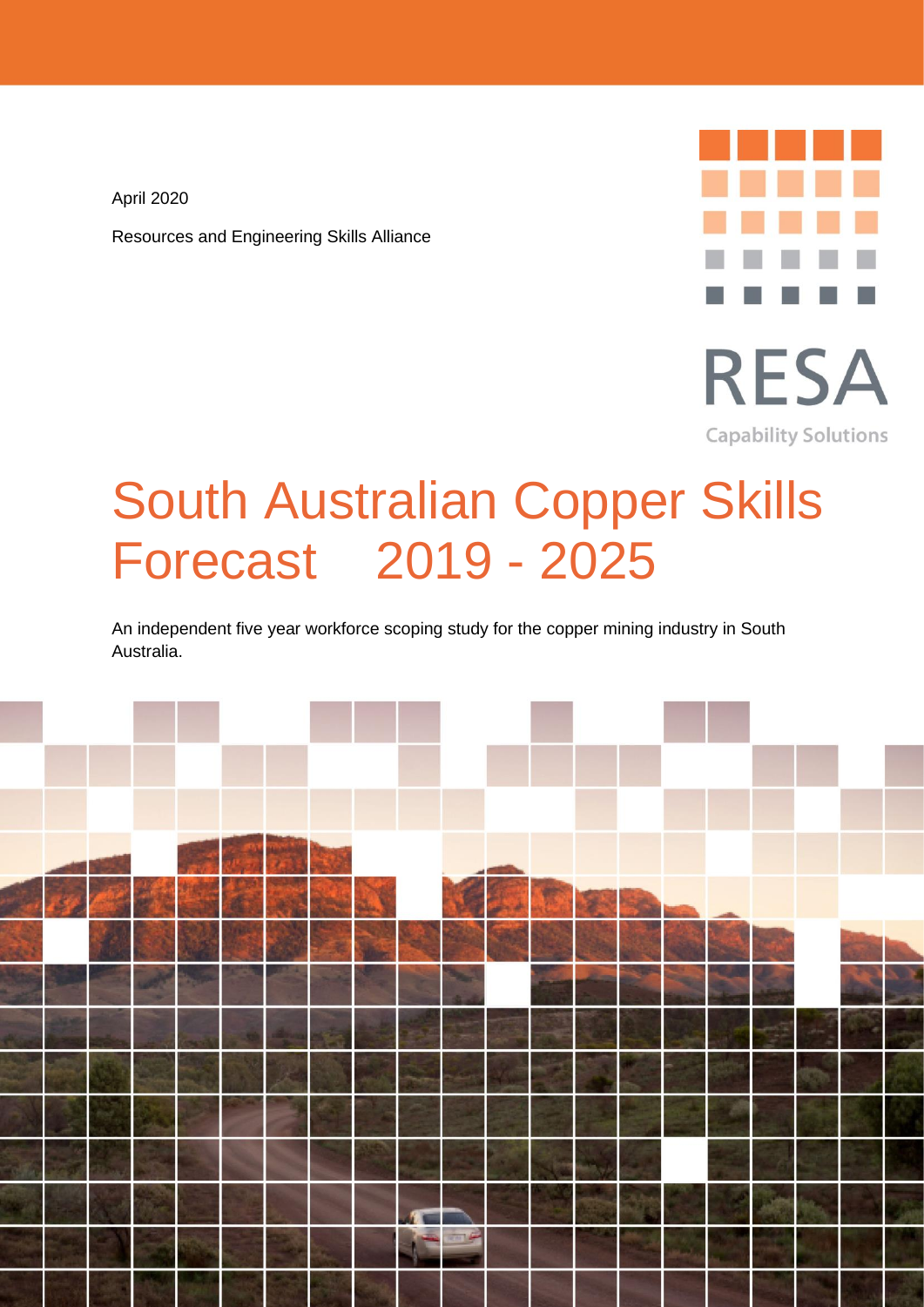# **Contents**

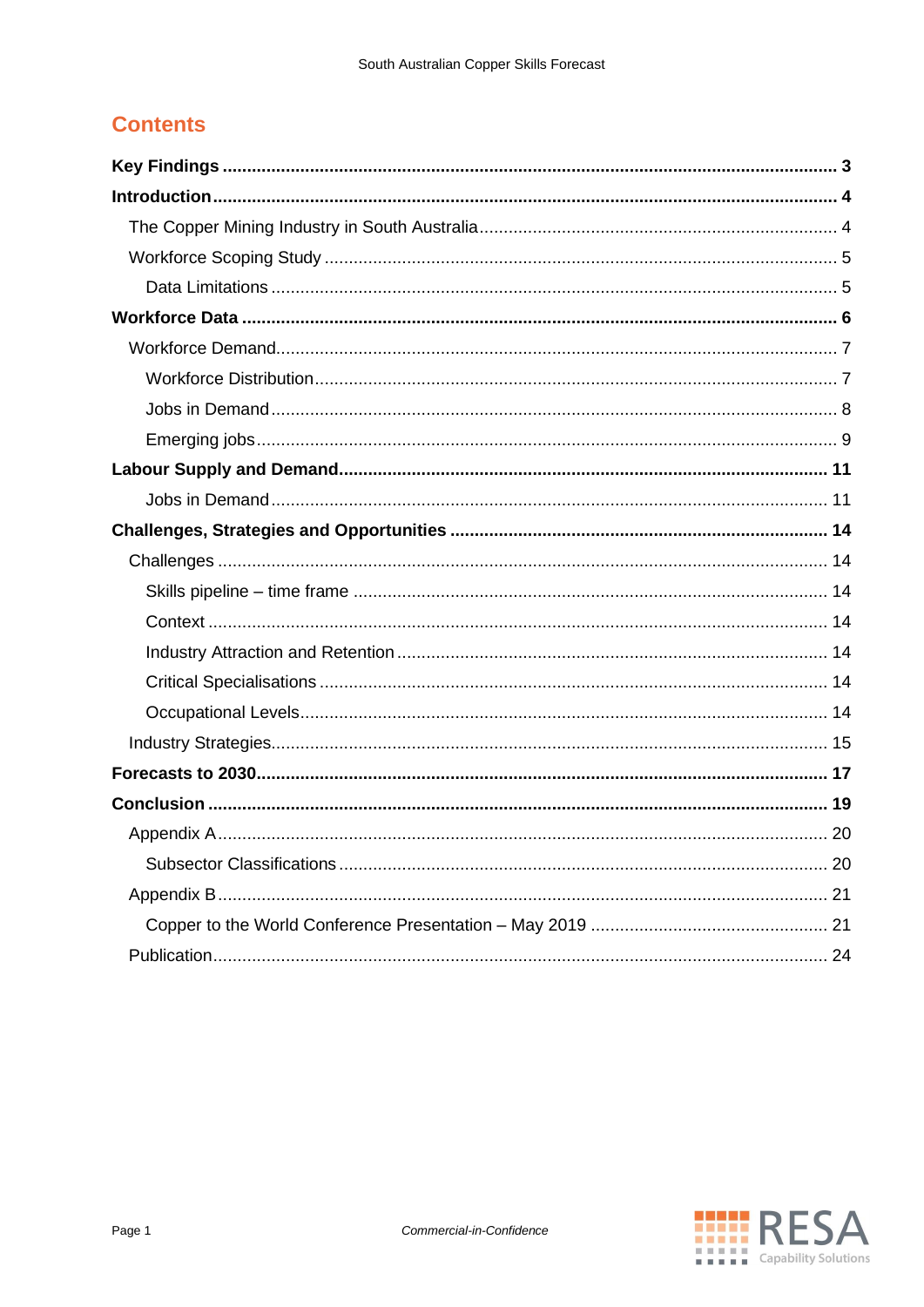# **Acknowledgement of Country**

We at RESA acknowledge the Traditional Owners as the custodians of the lands where we live and work. We respect their spiritual relationship with their country and acknowledge that their cultural and heritage beliefs are still es important to the living descendants of the first Australians today. We pay respect to their Elders – past, present and emerging, and acknowledge the important role Aboriginal and Torres Strait Islander people continue to play within our community

## **Disclaimer**

In preparing this report, RESA has presented workforce related data provided by companies, taking into consideration data variability and limitations. This report is supplied in good faith and reflects the knowledge, expertise and experience of the consultants involved. In no event shall RESA be liable for any incidental or consequential damages arising from any use or reliance on the material provided.

## **Copyright**

This work is copyright. The *Copyright Act 1968* (Cth) permits fair dealing for study, research, news reporting, criticism or review. No part of this document may be reproduced, transferred, republished, sold, commercially exploited or otherwise disposed of or transmitted in any form or by any means (graphic, electronic or mechanical, including but not limited to photocopying, recording or information retrieval systems), without the prior written permission of RESA.

The material, methods and processes described in this report are owned by RESA and their use is granted only to persons licenced by RESA.

## **Confidentiality**

All respondents contributed to the Project on the basis that their specific data would remain confidential. All information presented in the Report is an aggregate of final data from all participating organisations. No individual data will be released.

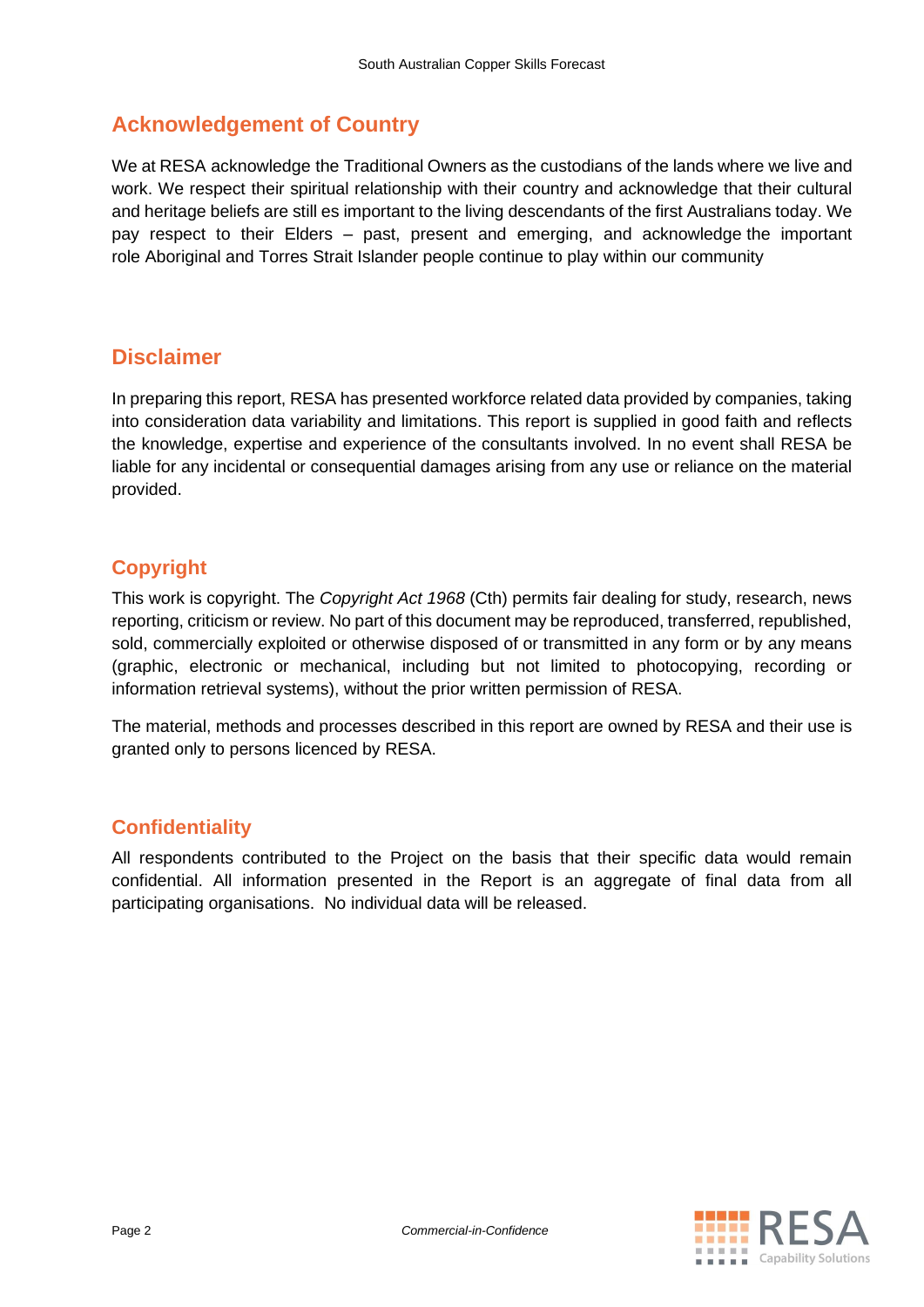# <span id="page-3-0"></span>**Key Findings**

The key findings of the copper workforce scoping study are highlighted in Table 1 below.



<span id="page-3-1"></span>

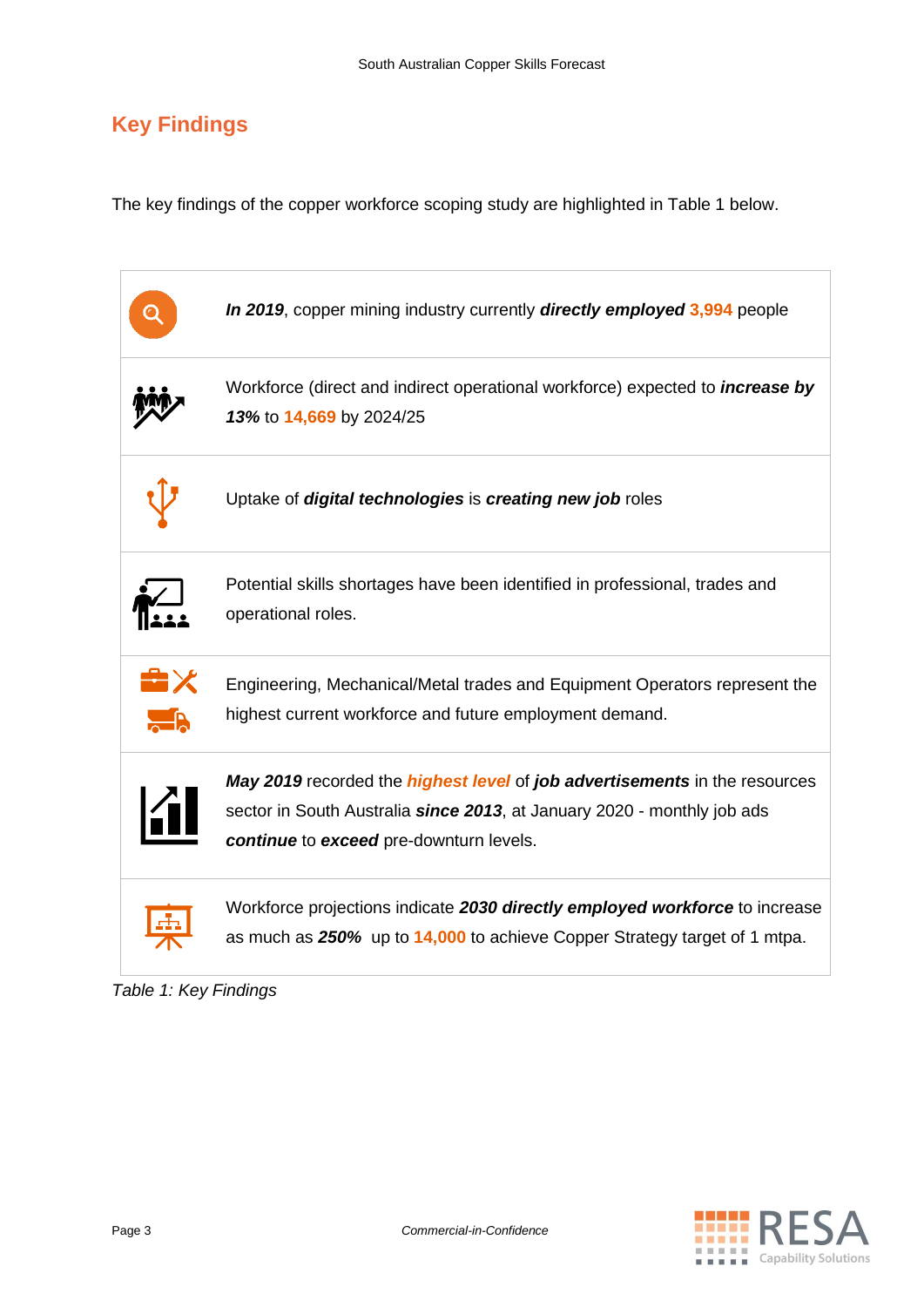## **Introduction**

.

## <span id="page-4-0"></span>**The Copper Mining Industry in South Australia**

South Australia hosts 68 per cent of Australia's known copper resources, and minerals are South Australia's biggest export category. South Australia produces and exports \$2 billion of copper annually, contributing about 1.8 per cent to Gross State Product<sup>1</sup>. Copper is the biggest contributor to those exports.

Global demand for copper is growing, it is among the most important industrial metals valued for its malleability, heat and electrical properties. It is playing a key role in the transition to a clean energy economy, from electronics and smart homes to electric vehicles and increased use in renewable energy, copper's versatility makes it core to an energy-efficient future.

#### *South Australia's Copper Strategy* states "**By 2030 South Australia will be the major contributor to Australia's position as the world's third largest copper producer."**

RESAs *South Australian Copper Skills Forecast 2019 – 2025* report is unique, as it reports on the current workforce based on primary data sourced directly from the copper mining companies in South Australia. It also analyses and forecasts the copper workforce, including its size and structure, to 2025.

RESA has also independently undertaken a general workforce forecast for 2030 in alignment with the Copper Strategy timeframe and production target of 1 Mtpa.

<sup>1</sup> South Australia's Copper Strategy, Department of State Development, 2016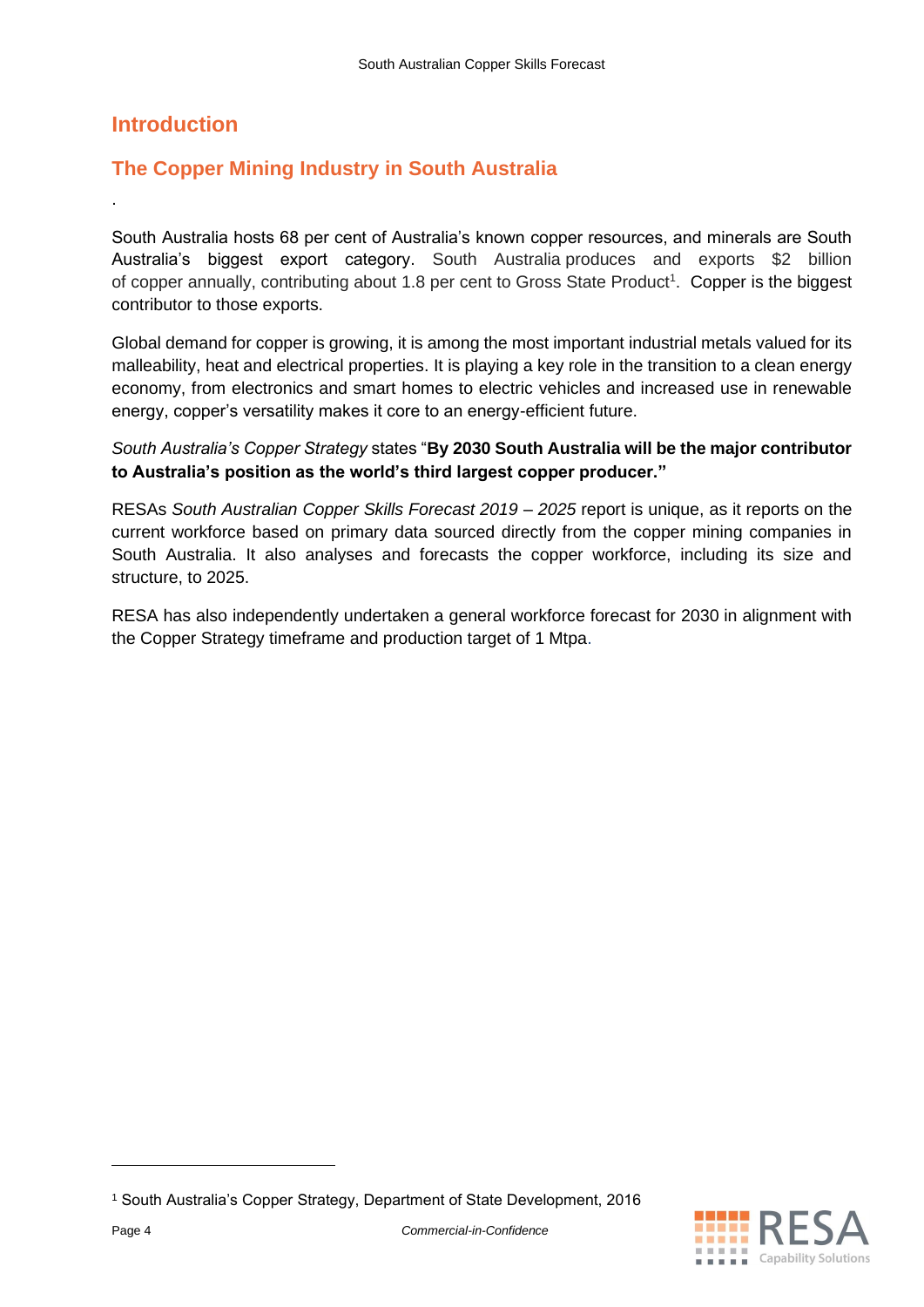## <span id="page-5-0"></span>**Workforce Scoping Study**

The broad definition of the South Australian copper mining industry, for the purpose of this study, refers to companies determined by the Department of Energy and Mining as *Operating* with Copper as an identified Commodity. This includes:



The scope of this report is to identify:

- 1. Workforce trends in the five year period from 2019 2025
- 2. Occupations in demand
- 3. Potential industry skills shortages.

For the purposes of this report, the copper mining workforce is limited to primary operators (sub sector level) and workforce contractors (total direct employment trends).

#### <span id="page-5-1"></span>**Data Limitations**

All workforce data provided in this study has been provided from operating companies.

The data presented in this report has been aggregated to ensure confidentiality.

RESA provided a standardised template for the submission of data to companies. Companies were able to provide the data in an alternative format which was then reclassified to align with the standardised occupation listings for the purpose of aggregating the data.

During this process it was identified that the initial classification list contained some duplication of alike occupations across subsectors. To address this, each occupation was reclassified according to the sub-sectors utilised for RESAs Hiring Intentions Report. which is more closely aligned to ANZSCO job classifications (Appendix A).

The data provided is based on known operational demands in the period from 2019 – 2024/5. The forecast periods needed to be flexible to reflect the operational planning periods for the participating companies.

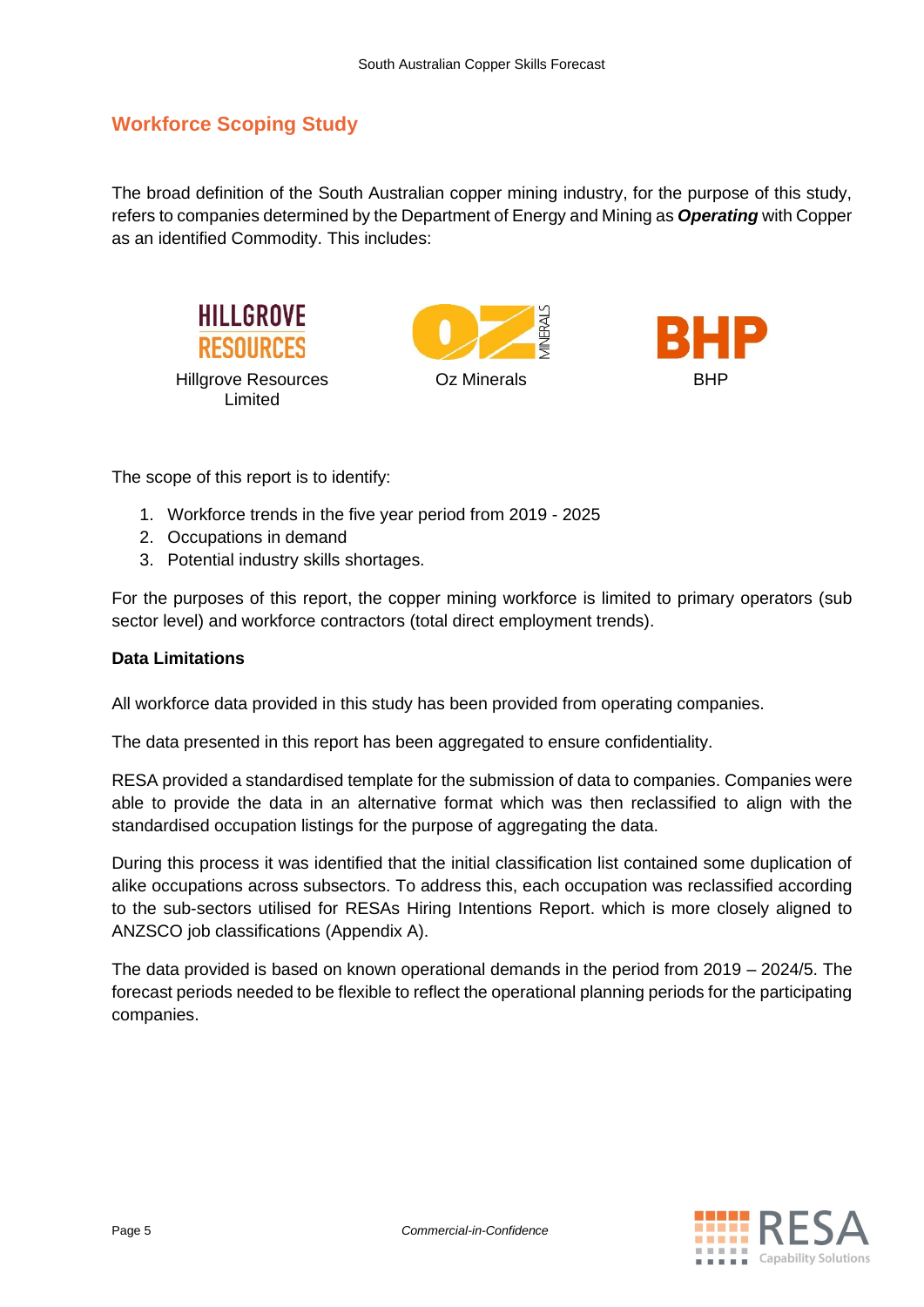# <span id="page-6-0"></span>**Workforce Data**

#### **Current Employment**

In May 2019, the aggregated total for the *directly employed* workforce by South Australian copper mining operations was *3,994*.

The *contracted workforce* is significantly larger than the direct workforce. Although respondent data is incomplete, RESA's available data indicates the contracted workforce is more than double (225%) the direct workforce which indicates a total workforce of *8,987*.

The combined direct and contract workforce total is *12,981***.**

This total does not include contractors engaged in work activities other than day to day operations and operational maintenance through a tier one supplier.

#### **Workforce Forecast**

The workforce data indicates direct employment will *increase* by *13%*, from *3,994* to *4,519*, between 2019 and 2024/25, as shown in Graph 1 below.



*Graph 1: Direct Employment Forecast 2019 – 2024/25*

<span id="page-6-1"></span>This increase indicates a total workforce of *14,669* for direct workforce and contracted workforce combined. A total increase of *1,688* jobs for South Australians.

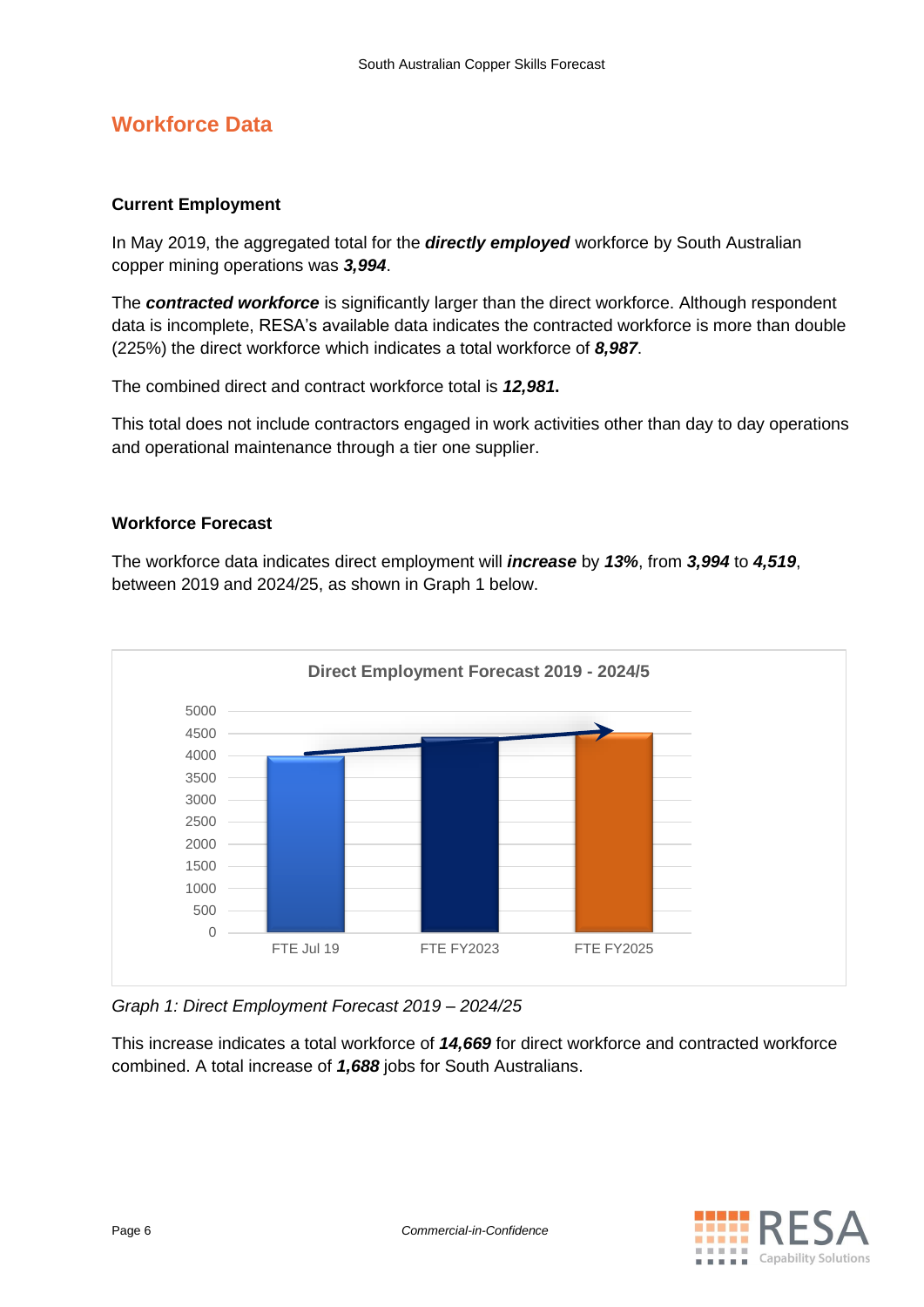## **Workforce Demand**

#### <span id="page-7-0"></span>**Workforce Distribution**

The occupational sub-sectors that will experience the greatest demand will be in entry level occupations, operator roles, trades and technicians. Supervisors and manager occupations will remain stable and professional roles will see a slight decrease. This decrease can be attributed to projects progressing from design and construction to operations. The growth and decline in occupational sub-sectors is shown in Graph 2.



*Graph 2: Workforce Distribution 2019 – 2024/25*

Although in the breakdown of occupational level there appears to be no overall growth in demand for professional and supervisor/manager roles, there is some growth in demand for occupations within each of the occupational levels.

The table below highlights the occupations that will experience the highest percentage increase in demand and the actual increase in job roles as indicated by respondents. (Table 2)

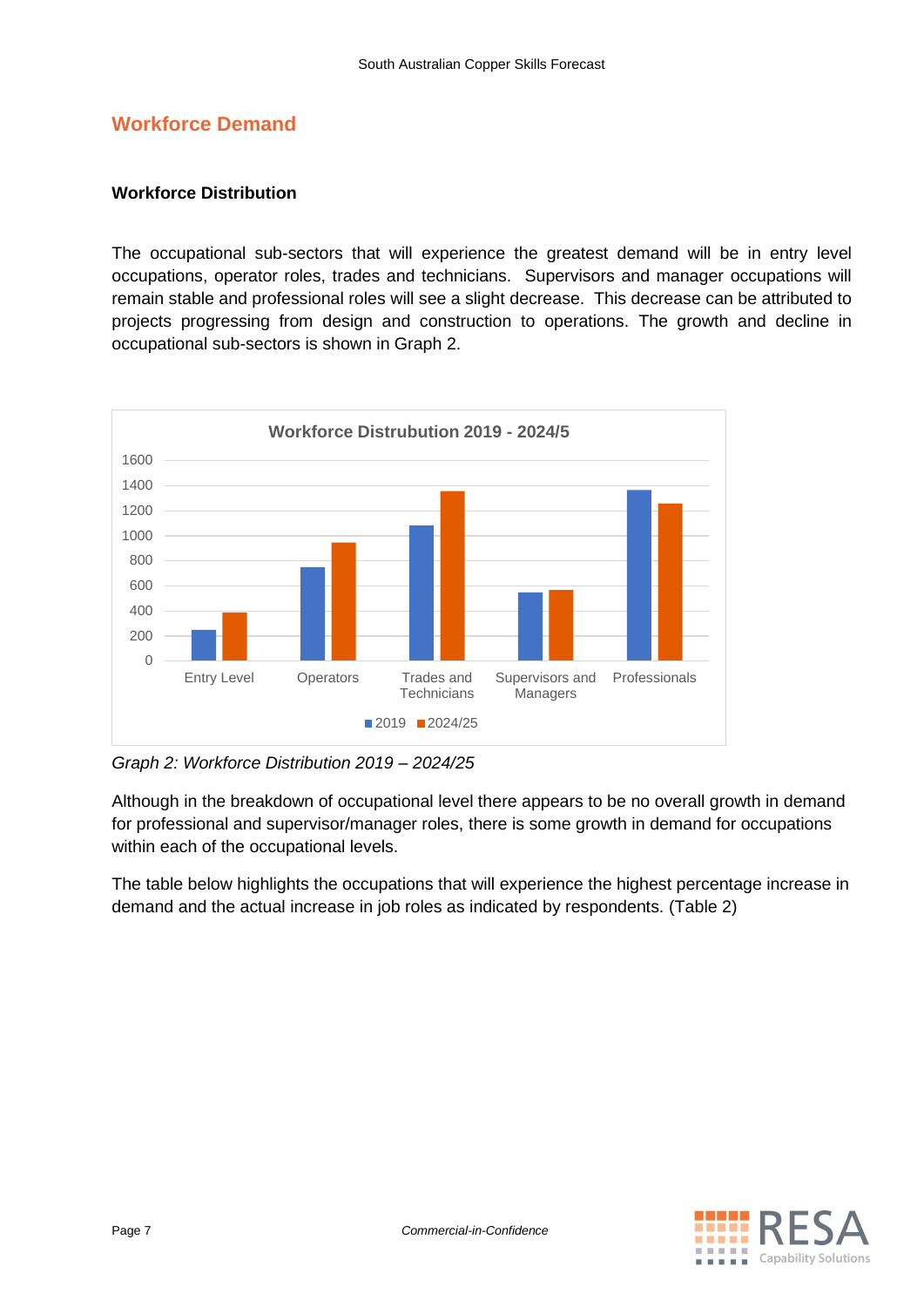#### <span id="page-8-0"></span>**Jobs in Demand**

The highest volume of jobs in demand will be in operator and maintenance roles.

|                                        | <b>Highest % Increase in Demand</b>                                                                        | <b>Actual Increase</b>                                                                              |
|----------------------------------------|------------------------------------------------------------------------------------------------------------|-----------------------------------------------------------------------------------------------------|
| <b>Professionals</b>                   | Construction Manager (63%)<br>Operations Manager (171%)<br>Control Systems Engineer (60%)                  | <b>Construction Manager 10</b><br><b>Operations Manager 12</b><br><b>Control Systems Engineer 9</b> |
| <b>Supervisor /</b><br><b>Managers</b> | Blasting Supervisor (160%)                                                                                 | Maintenance Manager 6<br><b>Blasting Supervisor 48</b>                                              |
| Trades /<br><b>Technicians</b>         | Electrical Technicians (58%)<br>Mechanical Technician (30%)<br>Maintenance Trades (28%)                    | Electrical Technician 87<br>Mechanical Technician 136<br>Maintenance Trades 70                      |
| <b>Operators</b>                       | Plant operators (35%)                                                                                      | Plant and Mobile Plant Operators 222                                                                |
| <b>Entry Level</b>                     | Apprentice Electricians (167%)<br>Maintenance Support Worker (54%)<br>Apprentice Fitter: Mechanical (167%) | Apprentice Electrician 5<br>Maintenance Support Worker 128<br>Apprentice Fitter: Mechanical 5       |

*Table 2: Percentage and Actual Increase in Highest Demand Job Roles*

The greatest challenge represented in this data is the disproportionate rate of opportunities in entry level trades in comparison to high volume skilled trade/technician requirements.

When considered in light of Defence (Submarine) and Space industry skills requirements these indicators highlight potential skills shortages in these occupations that will have a profound effect on industry.

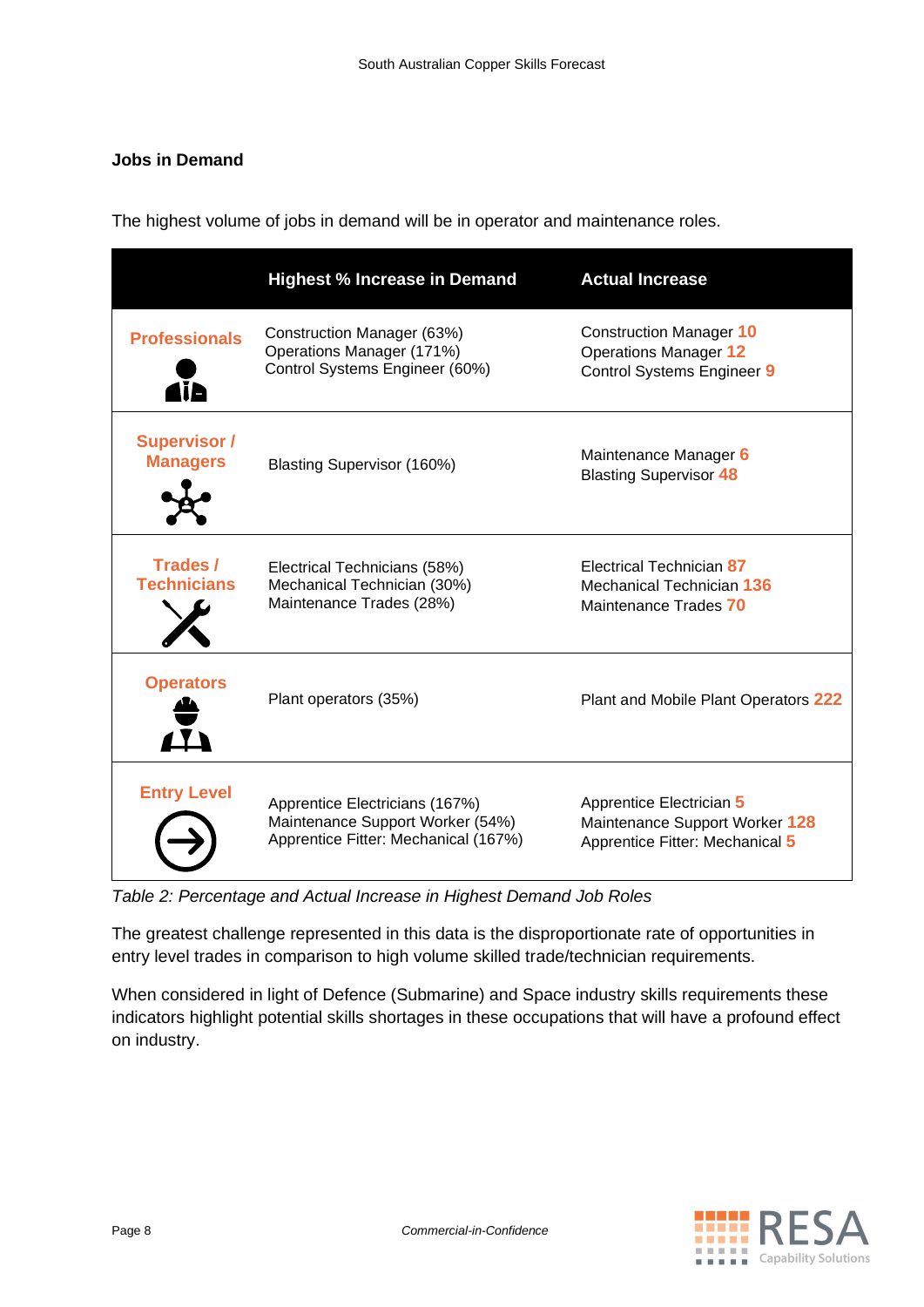#### <span id="page-9-0"></span>**Emerging jobs**

Workforce projections have highlighted new job emerging as a result of the implementation of new technologies into operations.

The emerging job roles are:

- ➢ Specialist Integrated Remote Operating Centre
- ➢ IT Engineer
- ➢ IT Supervisor
- ➢ Data Analysts
- ➢ IROC Controller

The challenge with addressing workforce requirements for emerging jobs is to ensure a career pathway exists to provide the knowledge, skills and experience for job roles not previously identified in this industry.

| <b>Occupation</b>                                                         | <b>Qualifications / Pathways</b>                                                                                                                                                                                                                                                                                                                                                                                                                                                                                                                                                                                                                   |
|---------------------------------------------------------------------------|----------------------------------------------------------------------------------------------------------------------------------------------------------------------------------------------------------------------------------------------------------------------------------------------------------------------------------------------------------------------------------------------------------------------------------------------------------------------------------------------------------------------------------------------------------------------------------------------------------------------------------------------------|
| <b>Specialist-</b><br><b>Integrated Remote</b><br><b>Operating Centre</b> | Bachelor Degree in Computer Science or Electrical Engineering.<br><b>Broad understanding of Autonomous Control Systems</b><br>$\bullet$<br>Understanding of the relevant industry ISO standards and guidelines that<br>relate to Autonomous Control Systems, including limitations and constraints<br>Comprehensive exposure to Functional Safety Requirements for<br>implementing Autonomous Control Systems within a mining environment<br>Considerable experience of integration layers required to support an<br><b>Autonomous Control System</b><br>Extensive experience implementing control system solutions within complex<br>environments |
| <b>IT Engineer</b>                                                        | Certificate IV in Computer Systems Technology (ICT41015), a Diploma of<br>Information Technology Networking (ICT50415), Advanced Diploma of<br>Computer Systems Engineering (ICT60515) or<br>Bachelor degree majoring in Computer Engineering.                                                                                                                                                                                                                                                                                                                                                                                                     |
| <b>IT Supervisor</b>                                                      | Bachelor degree in Computer Science, Information Technology or IT Project<br>$\bullet$<br>Management<br>3+ years experience                                                                                                                                                                                                                                                                                                                                                                                                                                                                                                                        |
| <b>Data Analysts</b>                                                      | Bachelor Degree in Mathematics, Computer Science or Information<br>$\bullet$<br>Technology<br>+ Masters Degree or Certificate in Data Science, Data Analytics, Big Data<br>Management                                                                                                                                                                                                                                                                                                                                                                                                                                                              |
| <b>IROC Controller</b>                                                    | Operator experience, In-house training, IT and Gaming Skills<br><b>Course of study available:</b><br>52851WA - Certificate IV in Autonomous Control and Remote Operations or<br>52845WA - Certificate II in Autonomous Workplace Operations                                                                                                                                                                                                                                                                                                                                                                                                        |

*Table 3: Emerging Jobs*

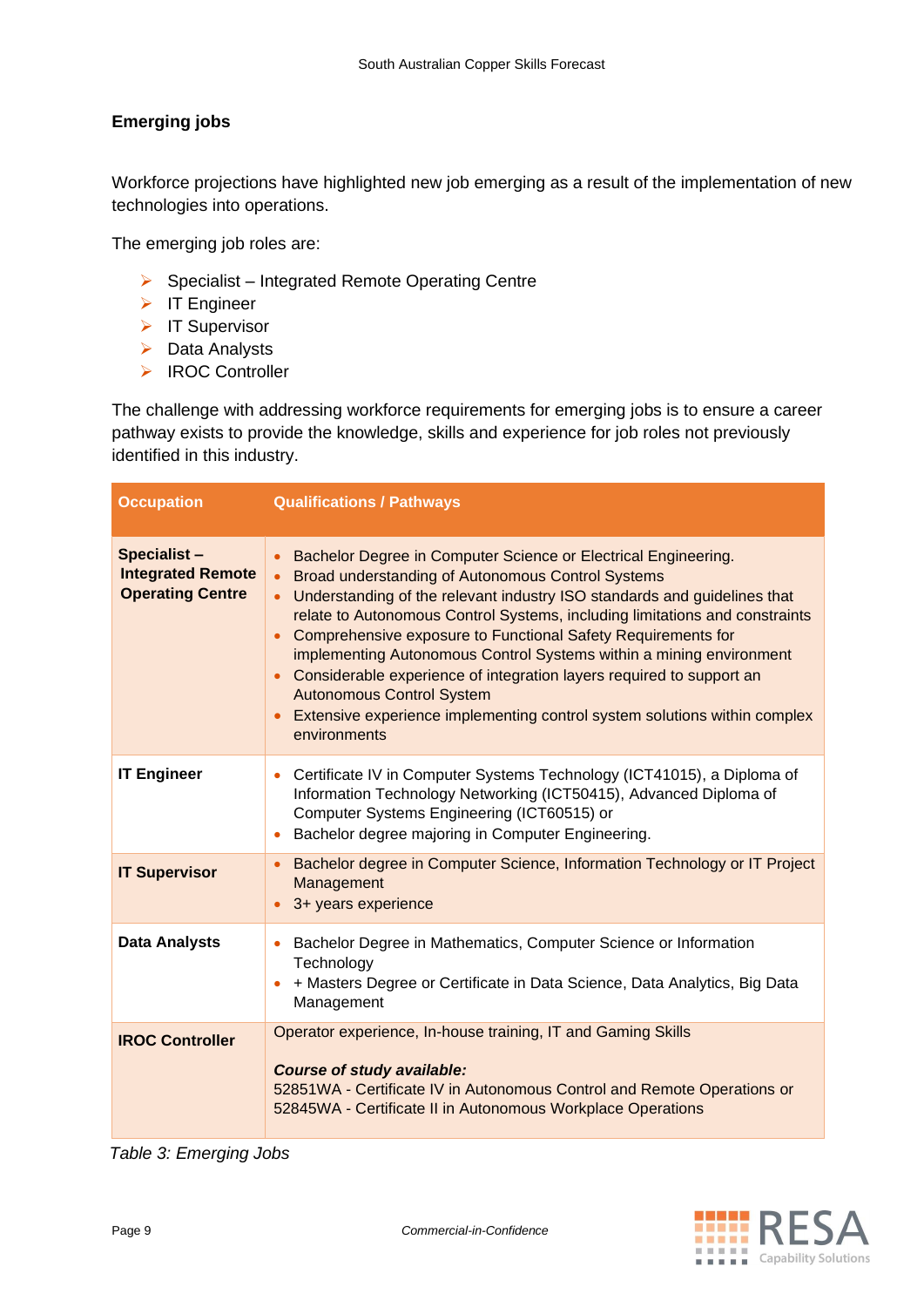Industries response to recruitment to fill vacancies in emerging job roles will require a combination of institutional learning and on job contextualisation and learning to address the complexities of application of technology in a mining operational environment.

There may also be requirements to identify skill sets to provide accelerated pathways from aligned industries/job roles to the application of skills and knowledge in the resources context.

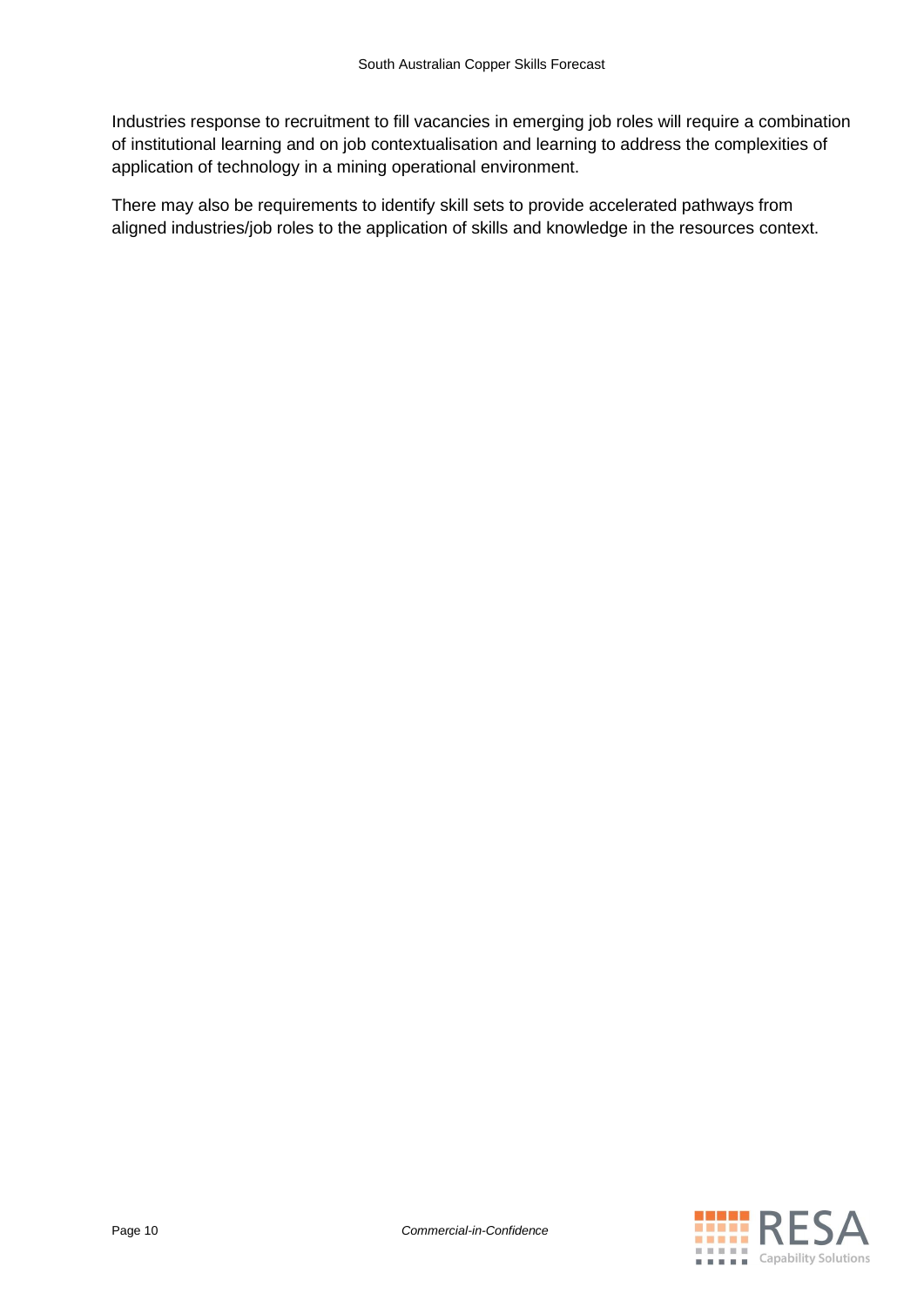# <span id="page-11-0"></span>**Labour Supply and Demand**

#### <span id="page-11-1"></span>**Jobs in Demand**

For the purpose of this study, respondents were asked to rate occupations on a scale of one to ten with 1 indicating job roles were easily filled and 10 indicating job roles that were unable to be filled. The table below highlights occupations identified as difficult to fill (ranked 8 or above) which will also experience growth in demand thereby forewarning potential skills shortages.

| <b>Jobs in Demand</b>       |                                                                                                                                                                                                                                |
|-----------------------------|--------------------------------------------------------------------------------------------------------------------------------------------------------------------------------------------------------------------------------|
| <b>Professionals</b><br>▸←● | Project engineers/project managers<br>Mining engineers<br><b>Mechanical engineers</b><br><b>Reliability Engineers</b><br><b>Geologists</b><br><b>Surveyors</b><br>Occupational Hygienists*<br>Data Analysts<br>Project support |
|                             |                                                                                                                                                                                                                                |
| <b>Trades</b>               | Mechanical Trades (Mechanic, Diesel Fitter, Mech Fitters)<br>Electrical Trades (Electrical Fitters, Auto Electrician, Electrician, Instrumentation<br>Electricians, Electrical Technicians)                                    |
|                             |                                                                                                                                                                                                                                |
| <b>Skilled Operators</b>    | <b>Jumbo Operators</b>                                                                                                                                                                                                         |

*Table 4: Jobs in Demand*

Further investigation into the skills pipeline for the identified occupations provides insights that will contribute to the contributing factors and associated with the skills shortfall.

The tables $2$  below provide details of:

- $\triangleright$  the projected 5 year growth of the identified skills shortage occupations across industry sectors;
- $\triangleright$  the qualification pathway; and
- $\triangleright$  indicative pay rates for the occupation in the resources sector.

<sup>&</sup>lt;sup>2</sup> Sources: Projected Growth, Qualifications and Indicative Pay Rate: SEEK Career Advice [\(https://www.seek.com.au/career-advice/\)](https://www.seek.com.au/career-advice/) and Pay Scale [\(http://payscale.com/\)](http://payscale.com/).

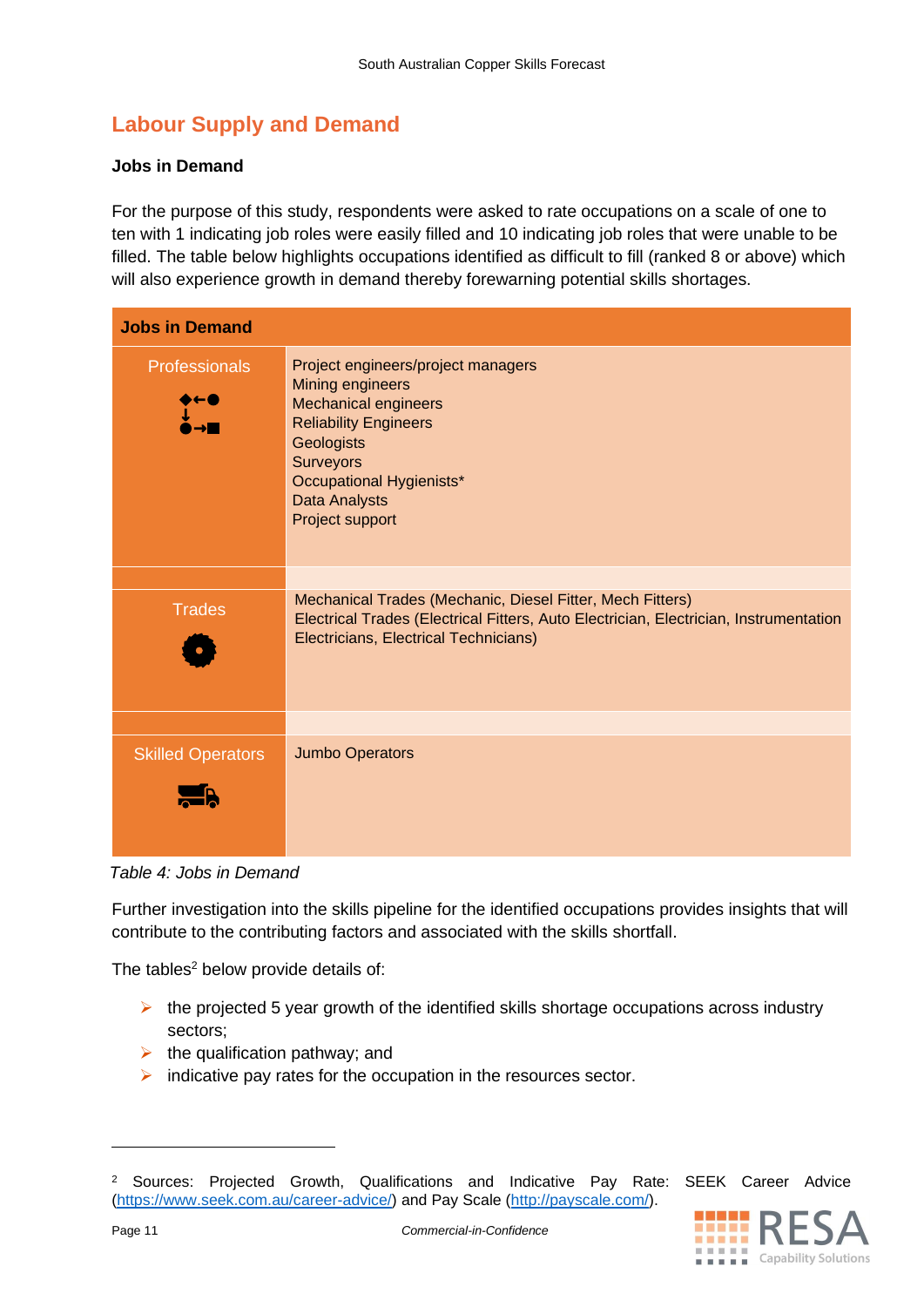#### **Professionals**

| <b>Occupation</b>                               | <b>Projected</b><br><b>Growth</b><br>5 years | <b>Qualifications / Pathways</b>                                                                                                                                                                                                                                                                       | <b>Indicative</b><br><b>Pay Rate</b> |
|-------------------------------------------------|----------------------------------------------|--------------------------------------------------------------------------------------------------------------------------------------------------------------------------------------------------------------------------------------------------------------------------------------------------------|--------------------------------------|
| <b>Project</b><br>engineers/project<br>managers | 13%                                          | 4 Year Bachelor of Engineering, + 2 years,<br><b>Engineers Australia membership</b>                                                                                                                                                                                                                    | $$120-$<br>140k                      |
| <b>Mining engineers</b>                         | 9.6%                                         | 4 Year Bachelor of Engineering (Mining) + 2-<br>3 years as a Graduate Mining Engineer<br>May complete years 3 and 4 at Mining<br>Education Australia (MEA), a collaborative<br>venture with the University of NSW Sydney,<br>University of Adelaide, University of<br>Queensland and Curtin University | \$140k                               |
| <b>Mechanical</b><br>engineers                  | 4.7%                                         | Bachelor of Engineering (Mechanical) + 4<br>years, Professional Engineer's Licence                                                                                                                                                                                                                     | \$110k                               |
| <b>Reliability</b><br><b>Engineers</b>          | N/A                                          | Bachelor of Engineering (Mechanical or<br>Electrical) 2-5 years, Professional Engineers<br>Licence                                                                                                                                                                                                     | \$119k                               |
| <b>Geologists</b>                               | 5.4%                                         | <b>Bachelor of Science or Applied Science</b><br>(Major: Geology, Geoscience, Applied<br>Geology, Geophysics or Earth Sciences) +<br>Experience                                                                                                                                                        | \$130k                               |
| <b>Surveyors</b>                                | 13.2%                                        | Associate Degree of Engineering (Mining),<br>Bachelor of Geoscience, Bachelor of Science<br>(Geographic Information Science), Bachelor<br>of Surveying (Honours) 3 -5 years                                                                                                                            | \$103k                               |
| <b>Occupational</b><br><b>Hygienists*</b>       |                                              | Tertiary qualification in Science,<br>Environmental Science or HSE + 3 years or<br><b>Australian Institute of Occupational</b><br>Hygienists accredited post graduate<br>programs                                                                                                                      | \$120k                               |
| <b>Data Analysts</b>                            | 12.9%                                        | Bachelor Degree in Mathematics, Computer<br>Science or Information Technology, +<br>Masters Degree or Certificate in Data<br>Science, Data Analytics, Big Data<br>Management                                                                                                                           | \$110                                |
| <b>Project support</b>                          | N/A                                          | Varied - depending on type of support which<br>may include HR, WHS, Training, Technical,<br>Administrative, Engineering or other support.                                                                                                                                                              | Varied                               |

*Table 5: Engineering and Projects Skills Shortage Job Profile*

\* Iron Oxide Copper Gold (IOCG) ore bodies in South Australia will likely contain uranium, and likely be underground, this is a profound shortage current and future.

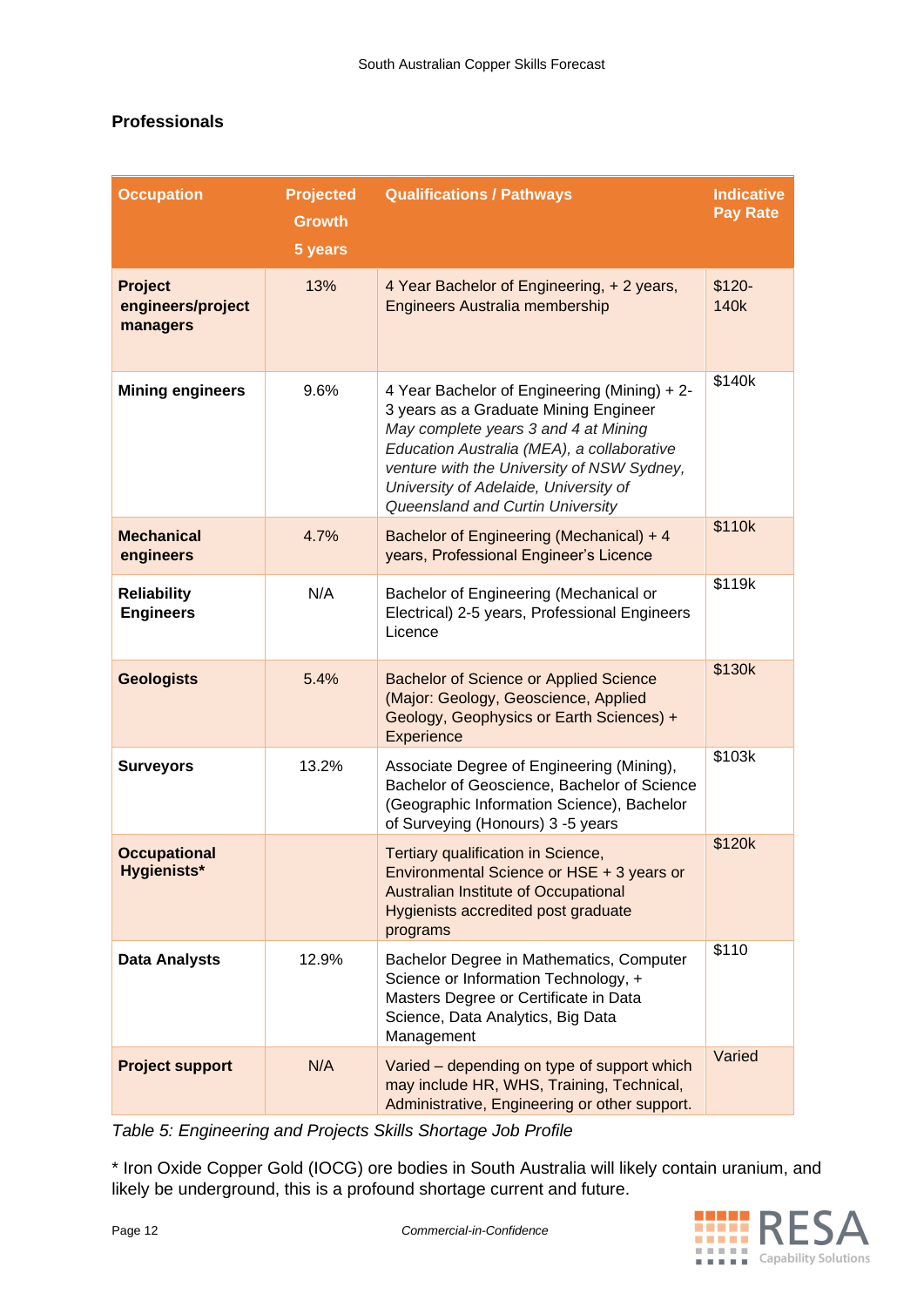| <b>Occupation</b>        | <b>Projected</b><br><b>Growth</b><br>5 years | <b>Qualifications / Pathways</b>                                                   | <b>Indicative Pay</b><br>Rate                                                                                                     |
|--------------------------|----------------------------------------------|------------------------------------------------------------------------------------|-----------------------------------------------------------------------------------------------------------------------------------|
| <b>Mechanical trades</b> | 4.3%                                         | Trade Certified + experience with relevant<br>plant/equipment, industry experience | \$140k in<br>mining, \$60k in<br>other industries                                                                                 |
| <b>Electrical Trades</b> | 4.9%                                         | Trade Certified + experience with relevant<br>plant/equipment, industry experience | \$150k in<br>underground<br>mining<br>(Electrician)<br>\$180k in<br>mining, \$70k in<br>other industries<br>(Auto<br>Electrician) |

#### **Trades**

*Table 6: Trades Skills Shortage Job Profile*

#### **Skilled Operators**

| <b>Occupation</b>      | <b>Projected</b><br><b>Growth</b><br>5 years | <b>Qualifications / Pathways</b>                                                                              | <b>Indicative Pay</b><br>Rate |
|------------------------|----------------------------------------------|---------------------------------------------------------------------------------------------------------------|-------------------------------|
| <b>Jumbo Operators</b> | $7.4\%$                                      | HR Licence, Police Clearance,<br>relevant/related industry experience using<br>earthmoving plant or equipment | \$110k                        |

*Table 7: Skilled Operator Skills Shortage Job Profile*

The consideration of the career pathway in relation to potential skills shortages provides insight into the challenges to industry. In the occupations identified by industry in this study the key challenges can be related to:

- $\triangleright$  Skills pipeline time frame
- ➢ Context
- ➢ Industry attraction
- $\triangleright$  High skills and knowledge low volume (availability of economies of scale)
- ➢ Occupational levels
- $\triangleright$  Retention State and Industry

These challenges will be further examined under Challenges, Strategies and Opportunities.

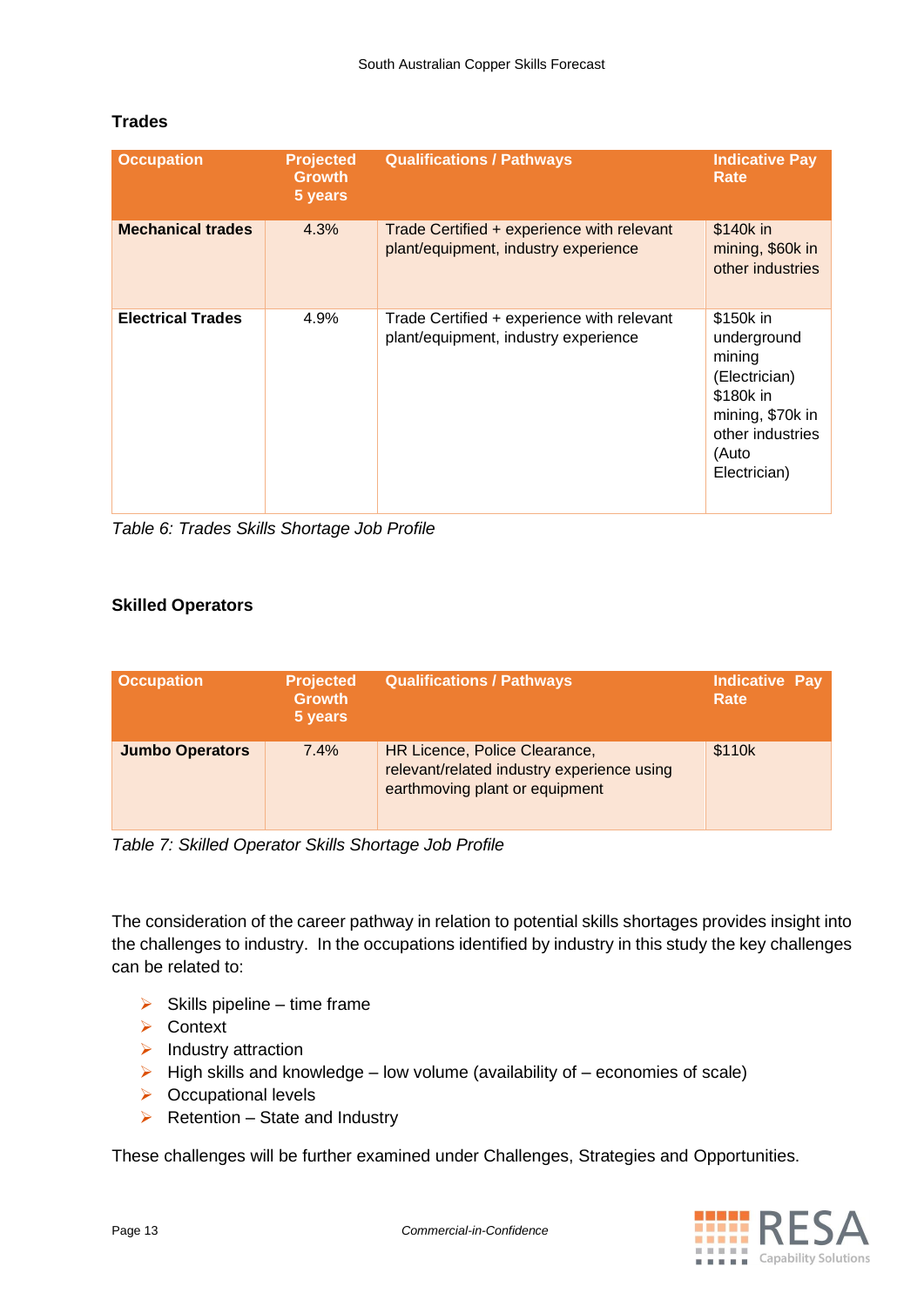# <span id="page-14-0"></span>**Challenges, Strategies and Opportunities**

## <span id="page-14-1"></span>**Challenges**

#### <span id="page-14-2"></span>**Skills pipeline – time frame**

In the Professional and Trade occupations identified as Skills Shortage Occupations in Demand the career pipeline timeframe is 4+ years in addition to on-job experience to provide the depth of knowledge required to effectively perform to industry standards.

#### <span id="page-14-3"></span>**Context**

In order to work effectively in a mining industry environment, the application of skills and knowledge to, and in, mining operations is essential. Industry has determined a range of  $2 - 5$  years of experience as necessary to provide confidence in an applicant's ability to meet the requirement of the sector.

#### <span id="page-14-4"></span>**Industry Attraction and Retention**

The mining industry is experiencing difficulties in attracting and retaining talent. This applies across the skills pipeline from student pathway choices, to trades and graduate employment entry and retention.

Industry has also indicated that attracting and keeping South Australian talent in the State has also proved challenging. This can be partially attributed to greater growth, volume of opportunity and remuneration being available interstate and the more prominent profile of the industry in other jurisdictions.

The opportunities and well supported engagement strategies used to promote Submarine (Australian Submarine Corporation) and Space (South Australian Space Industry Centre) opportunities present a challenge for the sector which does not have a co-ordinated industry-wide attraction and engagement strategy, at State or National level.

This is a particular challenge in Engineering and Trade occupations which will be in high demand across sectors.

#### <span id="page-14-5"></span>**Critical Specialisations**

Industry has indicated particular challenges in recruitment for highly specialised roles that are critical to operations but do not have a high volume of employees.

With economies of scale determining what Universities can offer and the public awareness of specialist occupations industry is experiencing difficulty in meeting demand for roles such as Occupational Hygienists, Mining Engineers and Data Analysts with mining experience.

#### <span id="page-14-6"></span>**Occupational Levels**

<span id="page-14-7"></span>RESA classifies job roles into one of five levels, Entry Level, Operator, Trades/Technician, Supervisor/ Manager and Professional. The data indicates that skills shortages for jobs in demand may occur at Operators, Trade and Professional levels across a range of occupations.

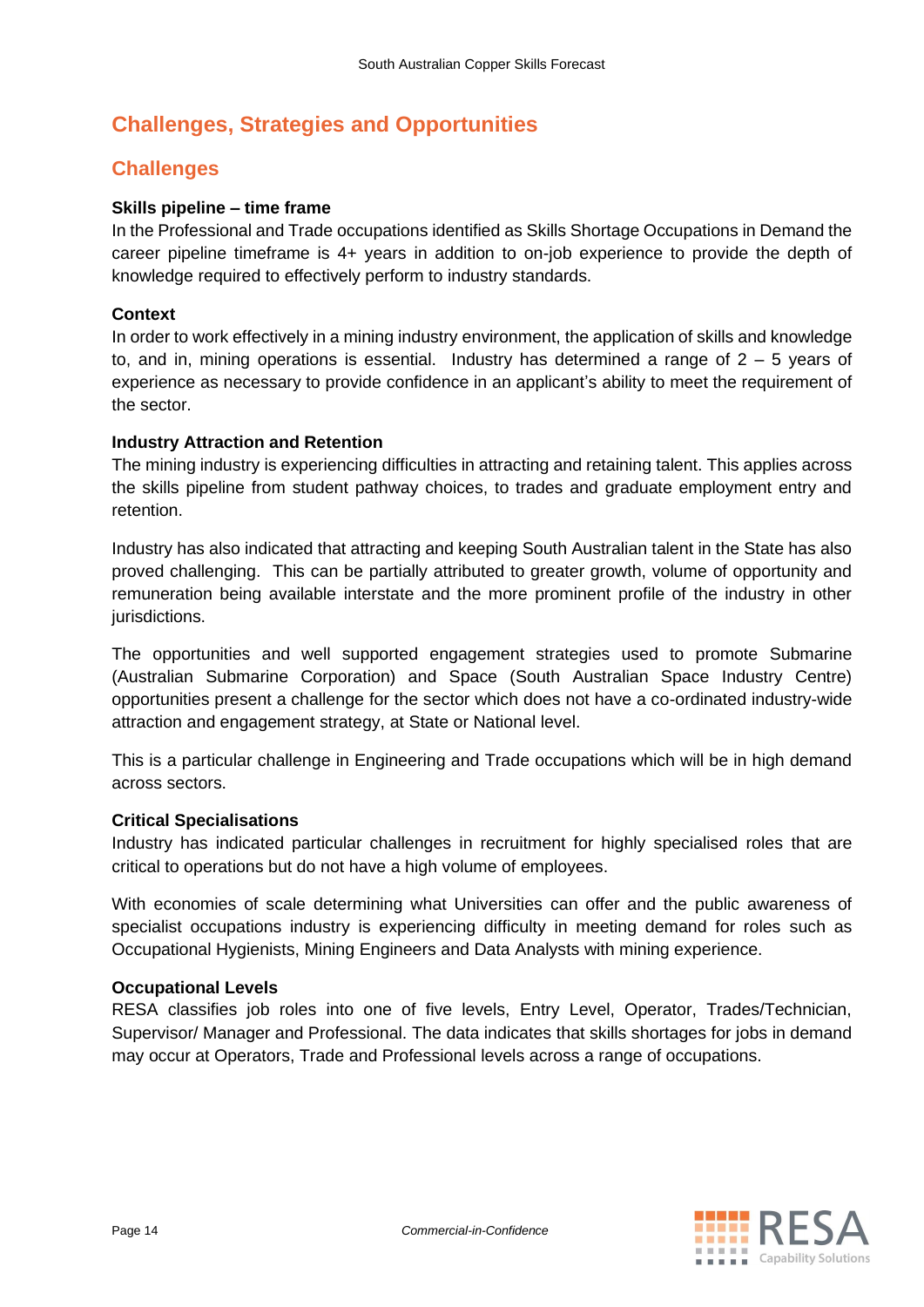## **Industry Strategies**

At a national industry level, a range of strategies have been implemented to address hard to fill occupations.

In *trade* and *operator* roles this has included offering flexible rosters and higher salaries (up to 60% higher for diesel mechanics working FIFO rosters in mining).

Offering higher salaries is not one of the specified strategies implemented by South Australia's copper mining operations. The advantages of strong regional communities in close proximity to operations and the short FIFO turnaround for employees in metropolitan areas offer lifestyle benefits that may offset higher salaries offered elsewhere for some employees. Higher salaries interstate does, however, place pressure on South Australia's operations especially in relation to workforce retention as skilled workers seek higher paid opportunities elsewhere.

The industry recognises the efficiencies and social benefits of employing locally but the challenge is to ensure the skills required are able to be sourced locally. This involves *retaining* existing skills and *attracting* young people to the industry as their *industry of choice* in the senior secondary and undergraduate years.

In response to the fall in enrolments for *Mining Engineering* (nationally) the industry and government have collaborated at a state and national level to provide a specialist career pathway to ensure essential skills will be available in the future.

The industry funded collaboration has provided for a Mining Engineering qualification to be delivered in two stages. The first two years of the Bachelor of Engineering (Honours) (Mining) focus on building engineering, mathematics and science foundations. In the second stage, the third and fourth years, students undertake a program of study developed by Mining Education Australia. This is collaboration of the University of Adelaide, the University of New South Wales, the University of Queensland and Curtin University addressing a national industry issue.

Other strategies, identified by industry, to engage tertiary students include scholarships and internships.

The Playford Trust<sup>3</sup> scholarships offer support for South Australian undergraduates and postgraduate students to undertake studies in mining related disciplines through the:

- ➢ Mining and Petroleum Engineering First Year Undergraduate Scholarships
- ➢ Oz Minerals Honours Scholarships
- ➢ AUSIMM Honours Scholarships
- ➢ GSA Honours Scholarship

In addition, industry indicated that graduate placement programs and internships have been extended to provide more opportunities for engagement across a broader range of the business operations.

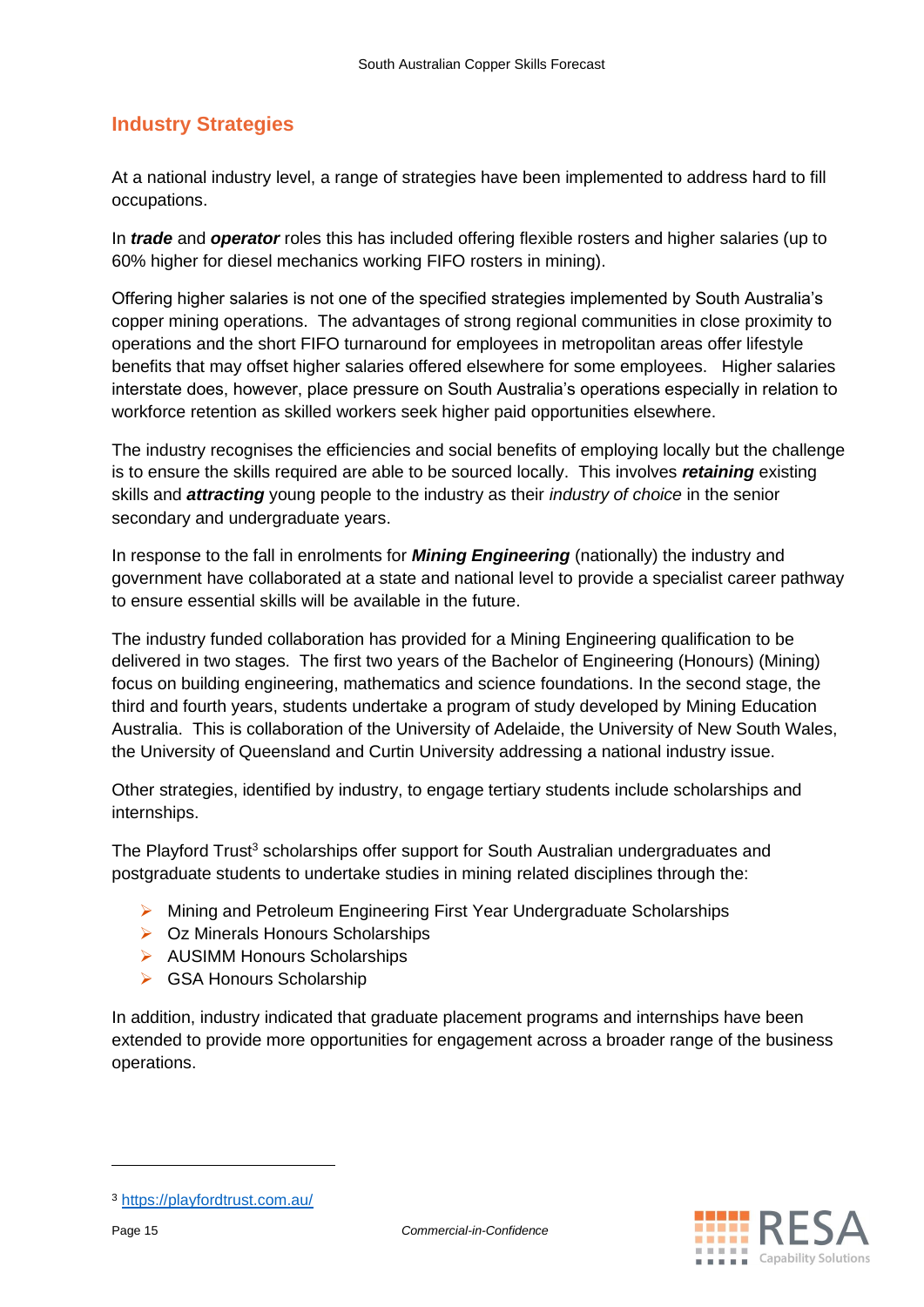Common themes that can be identified from effective strategies include:

- $\triangleright$  the effectiveness of collaboration between key stakeholders;
- ➢ developing strategies that address *point of entry* attraction across occupational levels;
- $\triangleright$  supporting pathways and connection to the industry.

<span id="page-16-0"></span>The strategies identified relate to specific workforce issues industry has prioritised. A strategy that takes an industry wide, collaborative approach to the broader issues highlighted in this report could provide opportunities for South Australians to connect with industry and support the copper mining into the future.

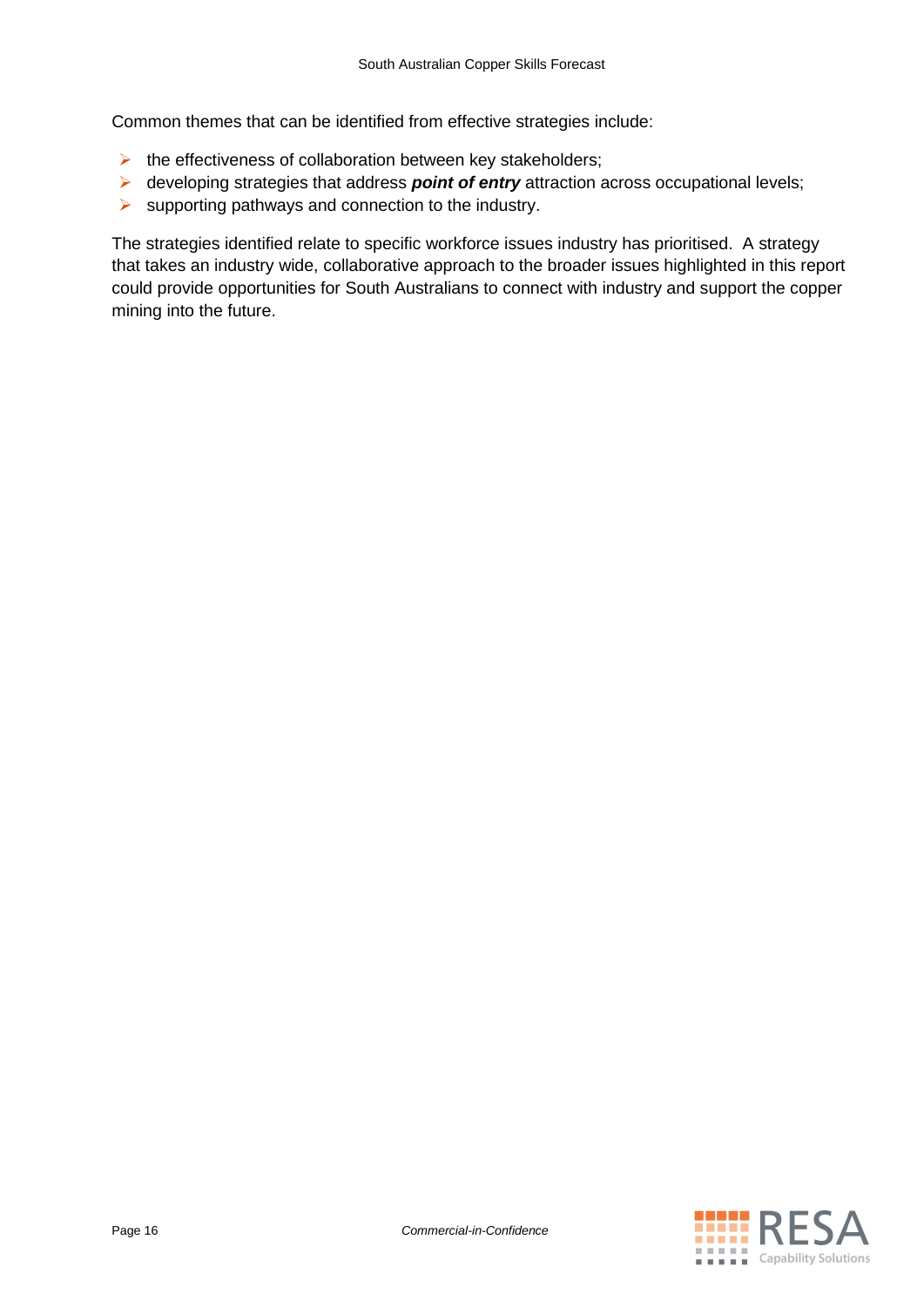# **Forecasts to 2030**

The SA Copper Strategy, 2016 indicated a 2030 copper production of target of 1 million tonnes per annum. In 2018/19 production was 268,054t<sup>4</sup>. This represents 29% of the *production target*.



*Image: SARIG 2018 – 19 Copper Production*

If the workforce requirements increase linearly in alignment with copper production, we would expect an *indicative directly employed* workforce of up to *14,000*. In high volume occupational subsectors this could represent up to *2,490 engineers*, *3,000 equipment operators* and *4,450 maintenance and mechanical/metal* personnel.



The forecast growth for high demand occupations is shown in Graph 3.

<sup>&</sup>lt;sup>4</sup> [SARIG, South Australian Commodities, Copper 2018-19 Resources](https://map.sarig.sa.gov.au/MapViewer/StartUp/?siteParams=DashboardWidget%7CcommoditiesIndicators) Exploration and Production



*Graph 3: Workforce Requirements Forecast, High Volume Occupations*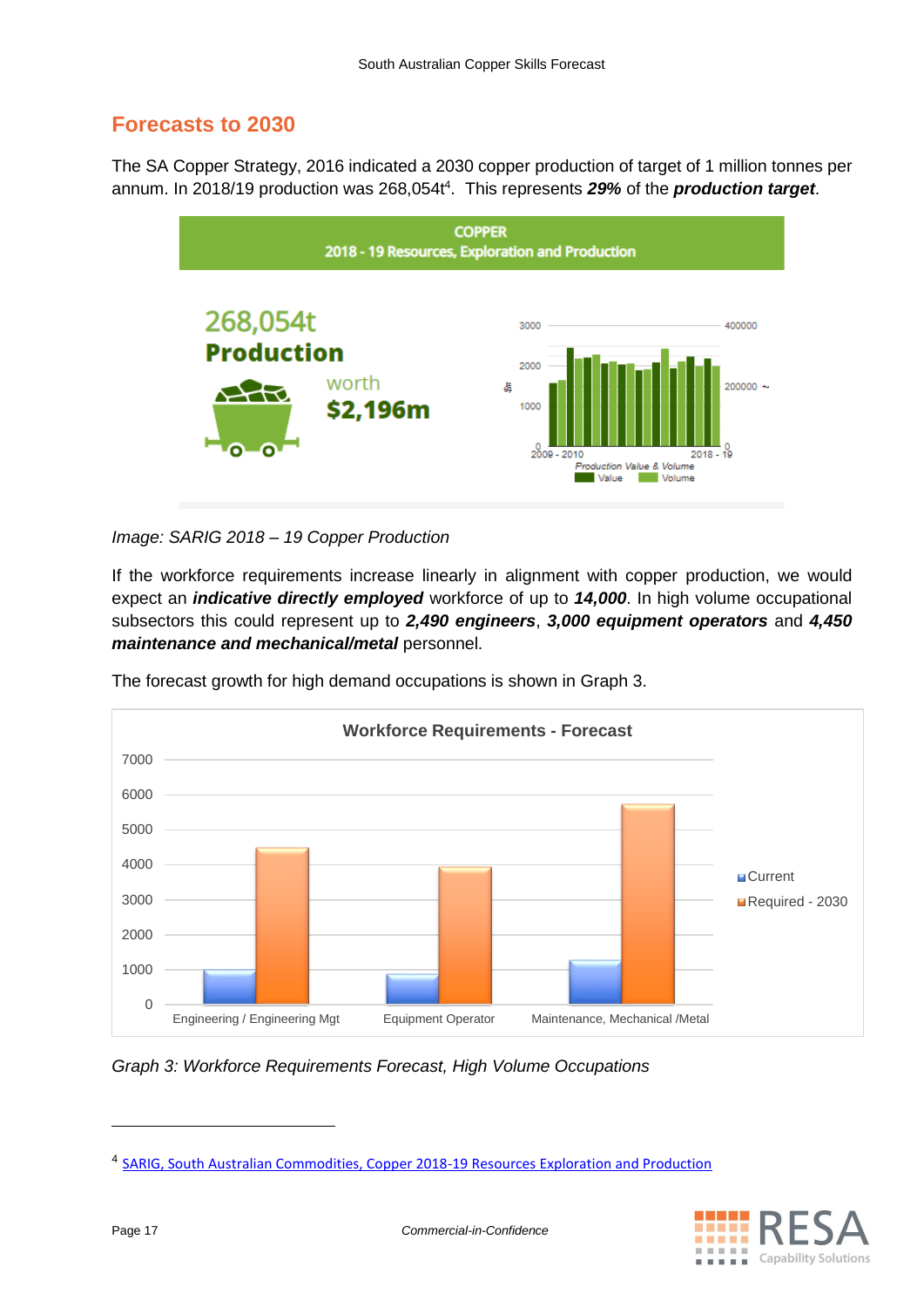#### **Other Occupations**

In addition to high volume occupations we would expect to see an increase across other business areas, particularly electrical trades, business services, drilling and blasting and geological roles. Along with specialist roles in information and communications technology (ICT), quality/safety and health and human resources.



This indicative growth is shown in the table below.

*Graph 4: Workforce Requirements Forecast, Other Occupations* 

It is important to note that the current workforce data used as a baseline for this forecast includes two sites in the various stages of construction. This impacts the projections in two ways:

1) an operational workforce is usually less than a construction workforce and

2) sites in construction were not producing copper at the time of supplying data.

The impact of these combined factors will be a smaller workforce producing a higher volume of copper for export.

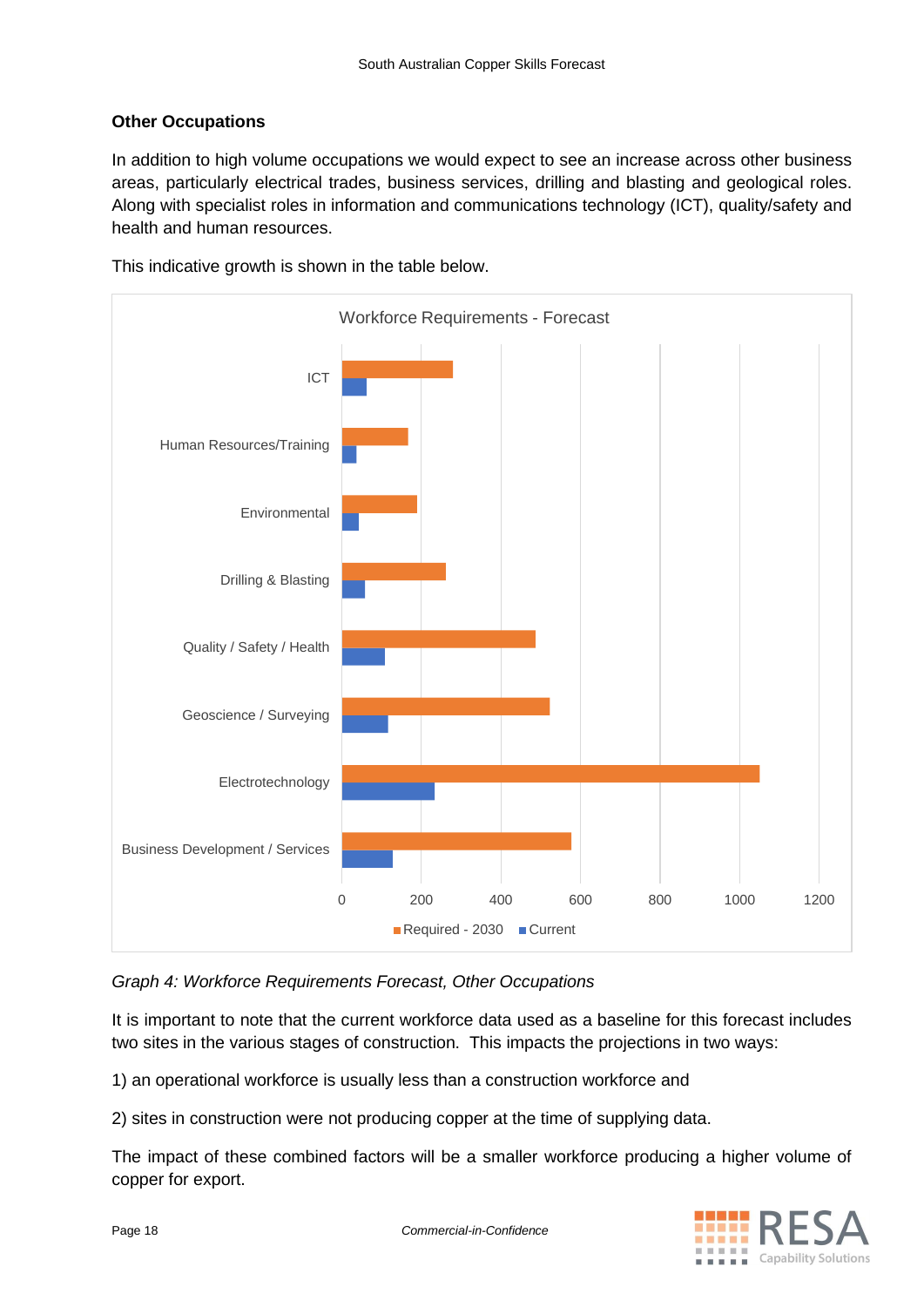Other variables not considered, such as changes in grade, investment, construction activity new and emerging technology and production efficiencies, will also impact on future workforce requirements.

While this might be considered to negate the 2030 forecast, it is important to consider the *workforce impacts* that may result from a *significant new discovery* resulting in additional projects in South Australia. With current operations achieving 29% of the target in 2019, the ongoing development of new projects will be essential.

In 2019, Oz Minerals' Prominent Hill operation produced 102,479 tonnes of copper<sup>5</sup>. Oz Minerals produced its first concentrate at its Carrapateena site in December 2019 and expects to ramp up to full production in 2020 – with full production concentrate of 4.25 mtpa $6$ . . This growth and the changes to the workforce profile are captured in this workforce scoping study. In addition, OZ Minerals has a block cave expansion study underway to increase throughput to 10-12 Mtpa and increase life of mine average copper production to 105-125,000 tpa from 2026.

BHP has potential, through the Olympic Dam Brownfield Expansion project, to increase copper metal production at Olympic Dam to 240-300 ktpa<sup>7</sup>. This workforce scoping study captures some activity related to this project but not the growth and the changes to the workforce profile that would follow further studies and approvals.

The projections provided give an insight into the workforce demands that may need to be met to support upcoming projects at the level required to achieve the 2016 Copper Strategy target of 1 Mtpa by 2030.

# <span id="page-19-0"></span>**Conclusion**

*.* 

RESA welcomes comments and questions relating to the content of this Report.



<sup>5</sup> [https://www.ozminerals.com/uploads/media/OZL\\_Q4\\_2019\\_Report.pdf](https://www.ozminerals.com/uploads/media/OZL_Q4_2019_Report.pdf)

<sup>6</sup> <https://www.ozminerals.com/operations/carrapateena-project/>

<sup>7</sup> <https://www.bhp.com/our-businesses/minerals-australia/olympic-dam/>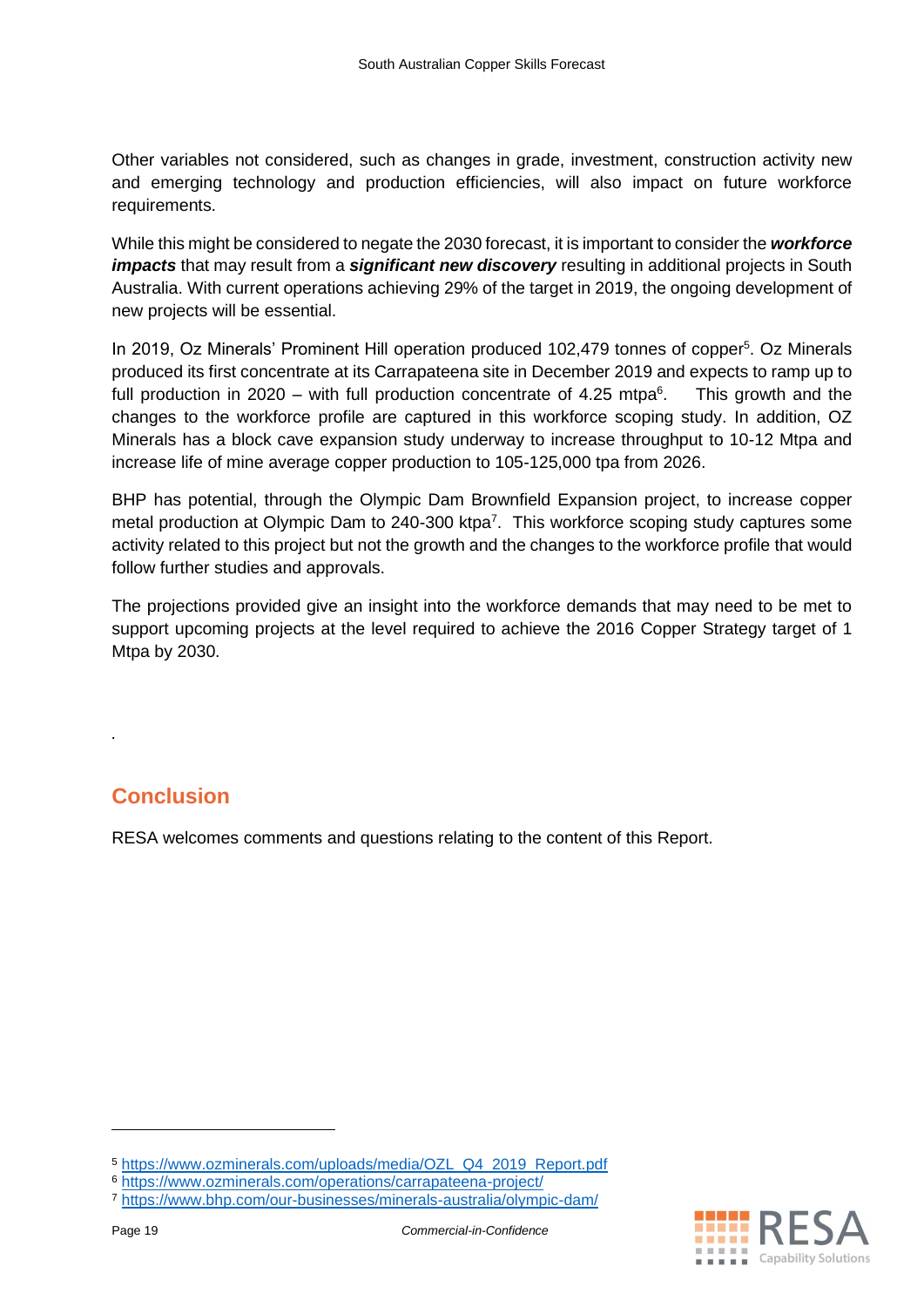# <span id="page-20-0"></span>**Appendix A**

#### <span id="page-20-1"></span>**Subsector Classifications**

| <b>Business Development / Services</b> |
|----------------------------------------|
| Electrotechnology                      |
| Engineering / Engineering Mat          |
| <b>Equipment Operator</b>              |
| Geoscience / Surveying                 |
| Maintenance, Mechanical /Metal         |
| Quality / Safety / Health              |
| Drilling & Blasting                    |
| <b>Chemical Processing</b>             |
| Finance / Accounting                   |
| <b>Transport &amp; Logistics</b>       |
| Environmental                          |
| <b>Exploration/Field Services</b>      |
| Human Resources/Training               |
| <b>Camp Site Services</b>              |
| <b>ICT</b>                             |

## **Occupation Classifications**

RESA classifies job roles/occupation titles into 638 occupation titles using a 'best fit' approach.

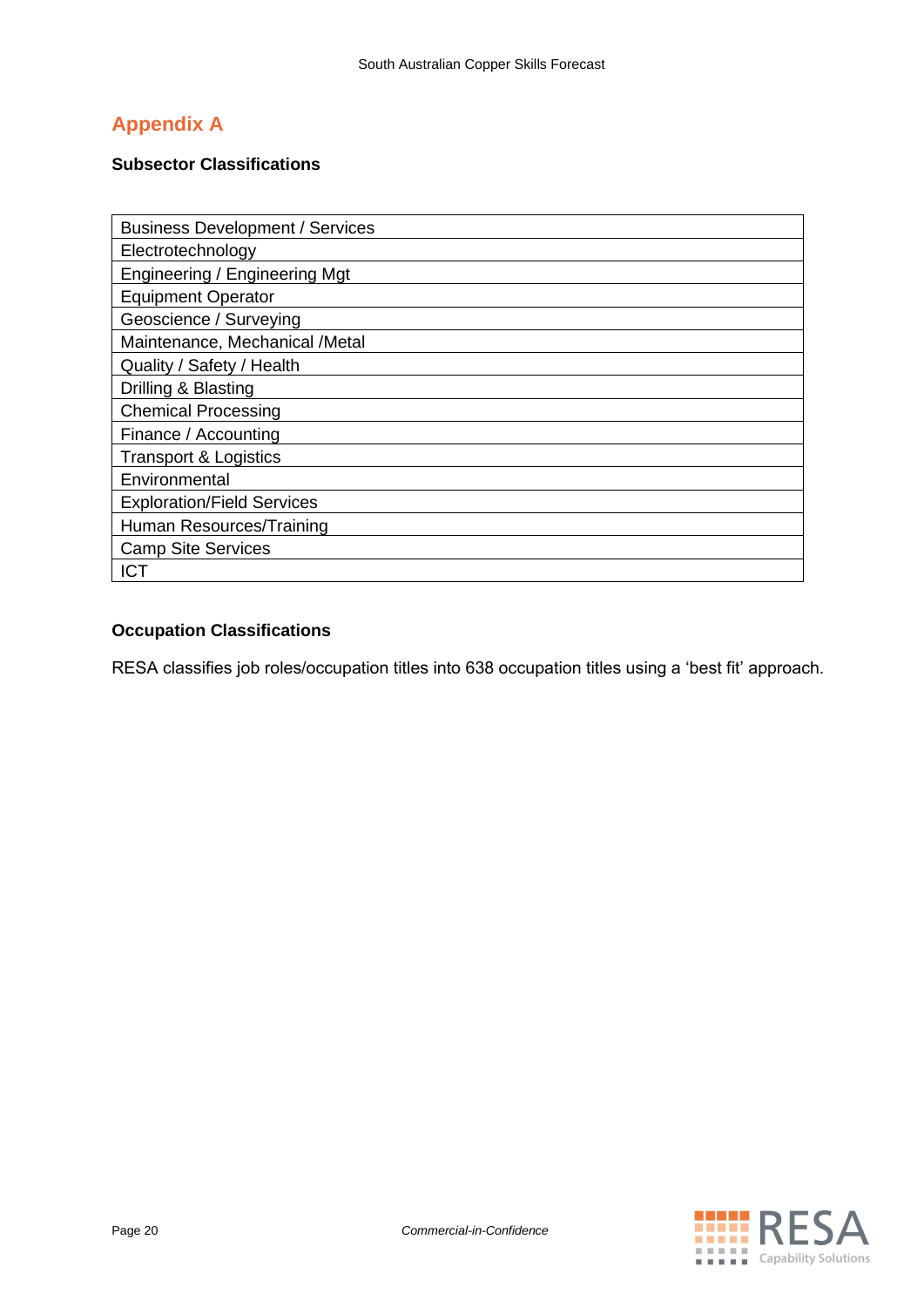# <span id="page-21-0"></span>**Appendix B**

#### <span id="page-21-1"></span>**Copper to the World Conference Presentation – May 2019**

Slide 1



RESA has been monitoring hiring intentions in the SA resources sector since 2013. In May 2019, over 300 job ads were listed for the resources and energy sector – the highest on record.

This reflects continuous growth in the sector since 2015, with consistently job opportunities for South Australian's across the mining and METS sector.

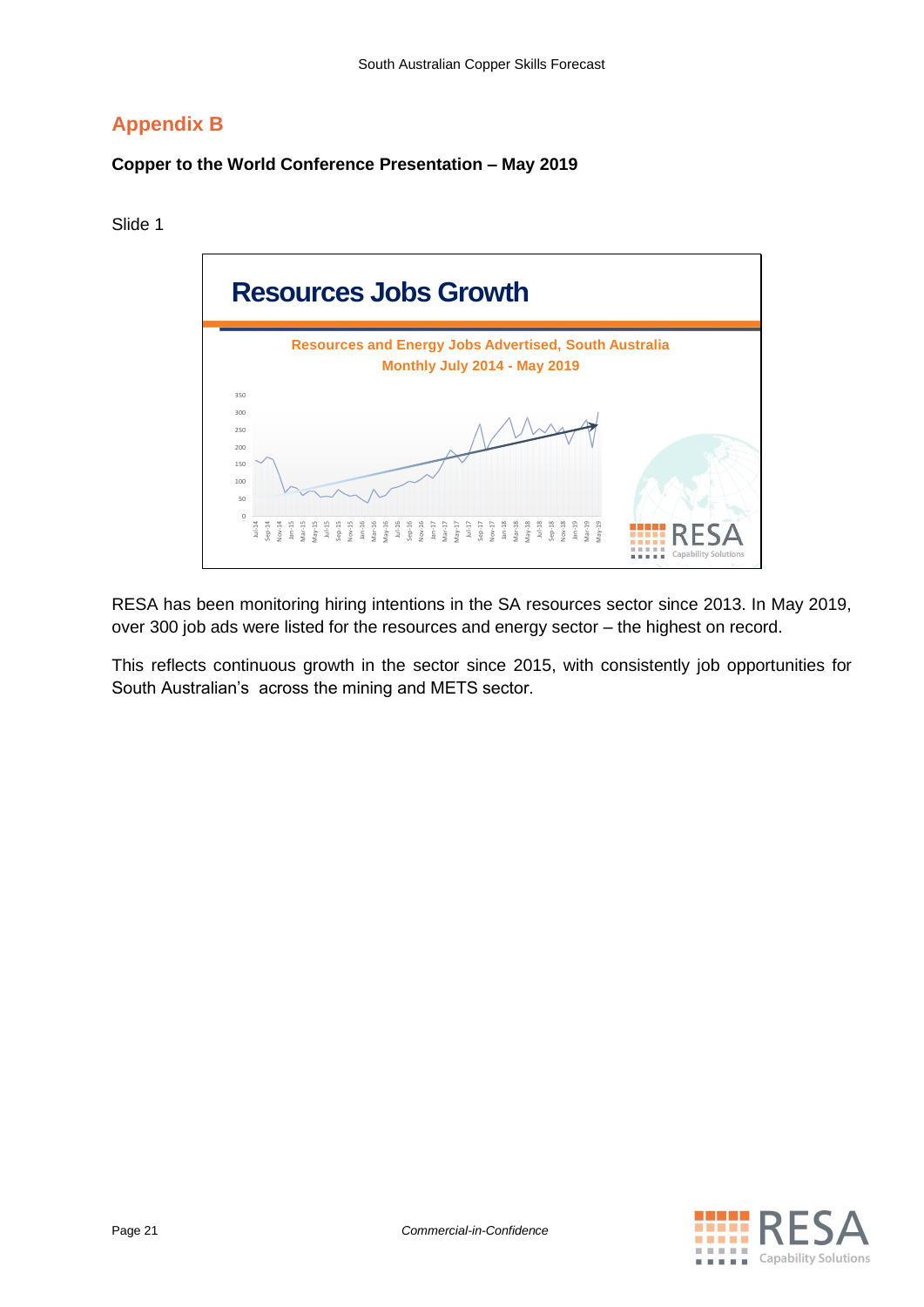Slide 2

| <b>Employment Trends</b> |                                                                                                                                                                                                    |
|--------------------------|----------------------------------------------------------------------------------------------------------------------------------------------------------------------------------------------------|
|                          | Nov 2017 - Feb 2019<br>25% increase in total SA employment in Resources                                                                                                                            |
|                          | Over 26,000 employed in<br><b>SA Mining and METS</b>                                                                                                                                               |
|                          | Mining is an advanced technology (STEM) industry<br>creating opportunity for Professional and Vocational<br>talent and improves the adaptive capacity of<br>the workforce.<br>Capability Solutions |

Jobs: According to the ABS Mining currently employs 11,100 up from 9,500 people in Nov 17, in SA 25% growth since 2017

- Research indicates about 15,000 South Australians are also employed in Mining, Equipment, Technology and Services (METS) Jobs

- Combined employment in all facets of mining in South Australia is over 26,000 people

Both the hiring intentions and ABS data indicate strong growth in job opportunities for South Australians.

The occupations in demand for the sector evidence that mining is an advanced technology sector providing opportunities for Professional and Vocational talent – with the added benefit of contributing to the adaptive capacity of the workforce.

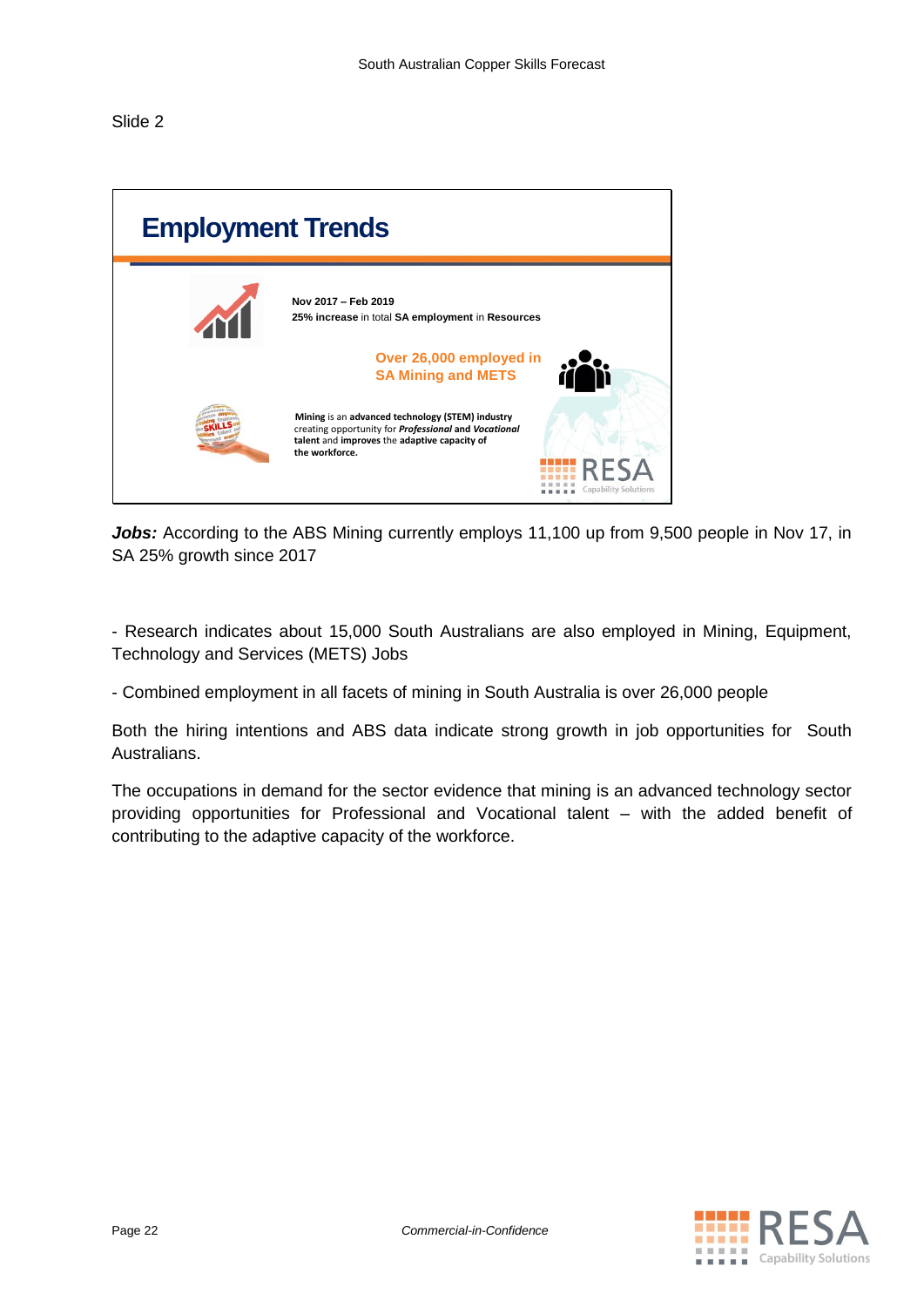Slide 3

| <b>Workforce Demand</b>          |                                        |
|----------------------------------|----------------------------------------|
| <b>High Volume Occupations</b>   | <b>Specialist Occupations</b>          |
| Engineers                        | Data Analysts                          |
| Diesel Trades / Drill Fitters    | IT Professionals - Mining              |
| <b>Auto Electrical Trades</b>    | Geologists / Geotechnical<br>Engineers |
| ı.<br><b>Equipment Operators</b> |                                        |
|                                  | Capability Solutions                   |

RESA is currently undertaking a workforce scoping project to identify the current and medium-term (5 year) workforce requirements for SA copper mining.

Hiring intentions and early indicators demonstrate high volume demand for:

#### **Professional occupations** - particularly

Engineers: Project, Reliability and Mining

#### **Vocational Occupations**

- Equipment operators
- Diesel Trades
- Auto Electrical Trades
- Drill fitters

Difficult to fill / in demand occupations include:

- Geotechnical engineers / Geologists
- Data Analysts
- FIFO IT professionals

Although the current demand has been able to be filled there is an understanding that job ready, available skilled people are becoming more difficult to find especially in light of increasing demand from interstate coupled with high wages and challenges with attraction to the industry.